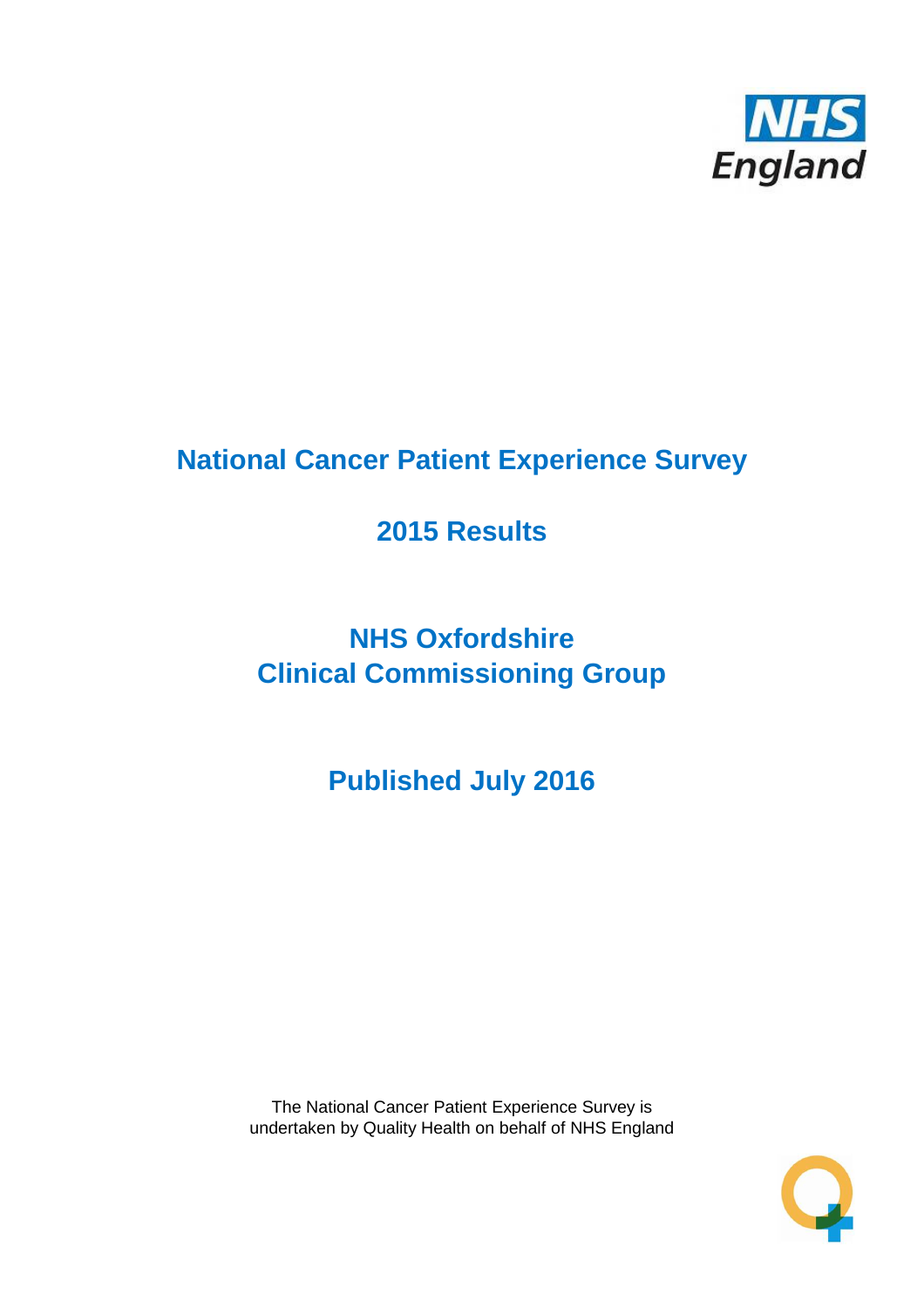#### **Introduction**

The National Cancer Patient Experience Survey 2015 is the fifth iteration of the survey first undertaken in 2010. It has been designed to monitor national progress on cancer care; to provide information to drive local quality improvements; to assist commissioners and providers of cancer care; and to inform the work of the various charities and stakeholder groups supporting cancer patients.

The survey was overseen by a national Cancer Patient Experience Advisory Group. This Advisory Group set the principles and objectives of the survey programme and guided questionnaire development.

The survey was commissioned and managed by NHS England. The survey provider, Quality Health, is responsible for designing, running and analysing the survey.

Full national results and other reports are available at www.ncpes.co.uk

Further details on the survey methodology and changes to the 2015 survey can be found in the Annex. Note that a number of significant changes were made to the 2015 survey so caution should be taken in directly comparing data from the 2015 survey to the findings of the previous CPES surveys. No comparisons with previous surveys are presented in this report.

#### **This report**

The report shows how this CCG scored for each question in the survey, compared with national results. It is aimed at helping individual CCGs to understand their performance and identify areas for local improvement.

Note that responses for questions with 1-20 respondents have been suppressed. This is to protect patient confidentiality and because uncertainty around the result is too great.

#### **Data tables**

The data tables presented in this report show the following for each question:

- **Column 1** shows the number of respondents to this question
- **Column 2** shows the unadjusted 2015 score for this CCG
- **Column 3** shows the case-mix adjusted 2015 score for this CCG
- **Column 4** shows the lower limit of the expected range of scores for this CCG (the top of the pale blue section on the Comparability chart - see below)
- **Column 5** shows the upper limit of the expected range of scores for this CCG (the bottom of the dark blue section on the Comparability chart - see below)
- **Column 6** shows the National Average score for this question.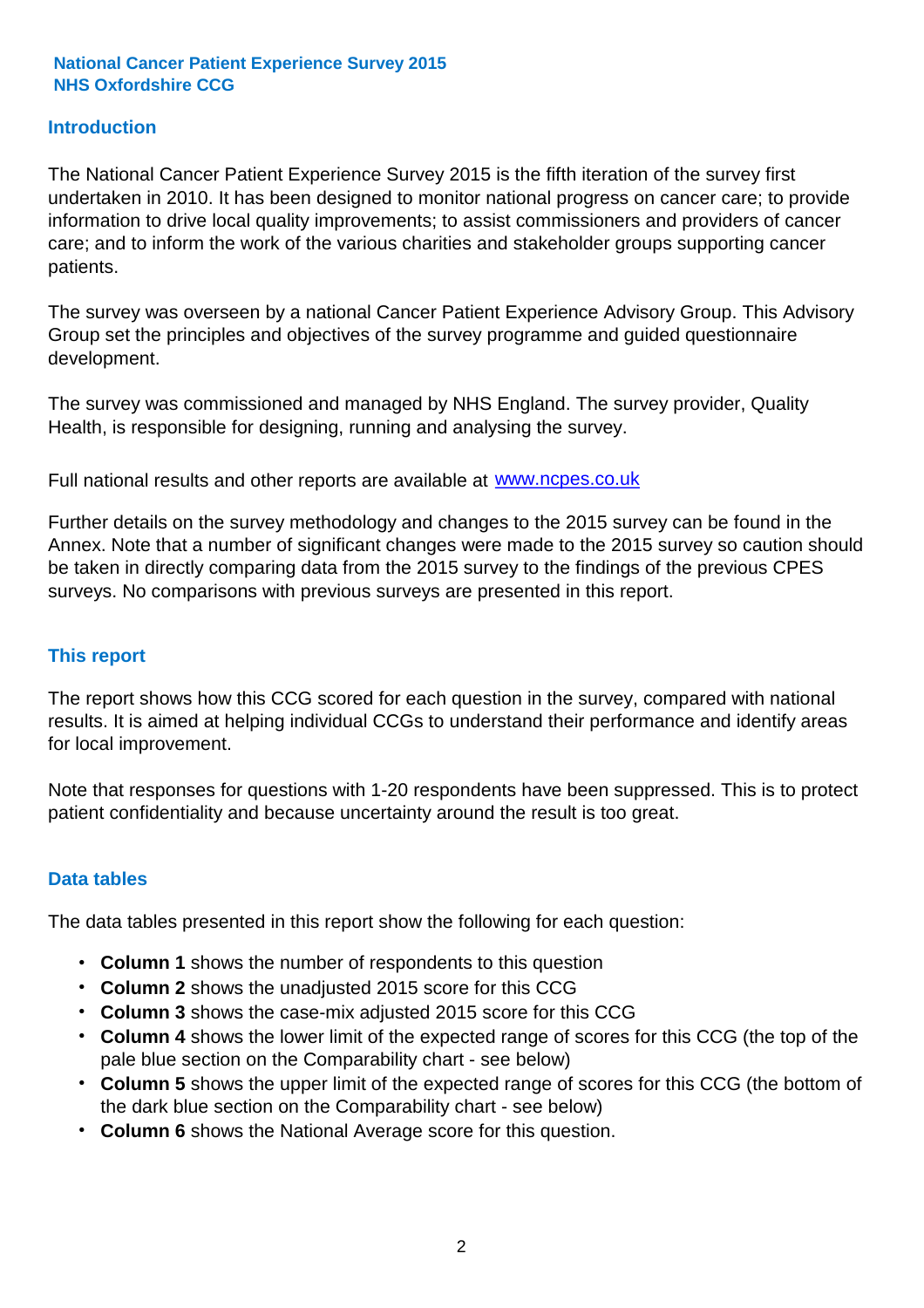Results for individual response options are presented in the detailed data tables **WWW.ncpes.co.uk** Confidence Intervals for unadjusted and case-mix adjusted data are provided in these tables.

Expected ranges and 95% Confidence Intervals highlight the uncertainty around the results. The size of the expected ranges and confidence intervals will be different for each question, and depends on the number of respondents and the range of their responses.

For further details on case-mix adjustment and the scoring methodology used, please refer to the Annex.

#### **Comparability charts**

For the 2015 survey, we have adopted the CQC standard for reporting comparative performance, based on calculation of "expected ranges". This means that CCGs will be flagged as outliers only if there is statistical evidence that their scores deviate (positively or negatively) from the range of scores that would be expected for CCGs of the same size.

The Comparability charts in this report show a bar with these expected ranges (in grey), higher than expected (in dark blue), and lower than expected (in pale blue). A black dot represents the actual score of this CCG.

The same colour convention has been used in Column 3 of the Data tables.

For further details on expected ranges, please refer to the technical document at **www.ncpes.co.uk** 

#### **Tumour group tables**

The final set of tables in this report show the scores for each question for each of the 13 tumour groups, with a comparative national score for that tumour group.

These breakdowns are intended as additional information for CCGs to understand the differences between the experiences of patients with different types of cancer. The numbers are generally relatively small and may not be statistically significant. They should therefore be treated with some caution.

#### **Notes on specific questions**

Question 5 in the survey has not been scored. However, the unscored data is useful and has been published alongside the other results in this report. This question asked respondents to "tick all that apply". The results show all of the responses given including where respondents chose two or more options.

Questions used to direct respondents to different parts of the survey (questions 4, 17, 24, 27, 40, 43, 46) and other demographic and information questions are not reported.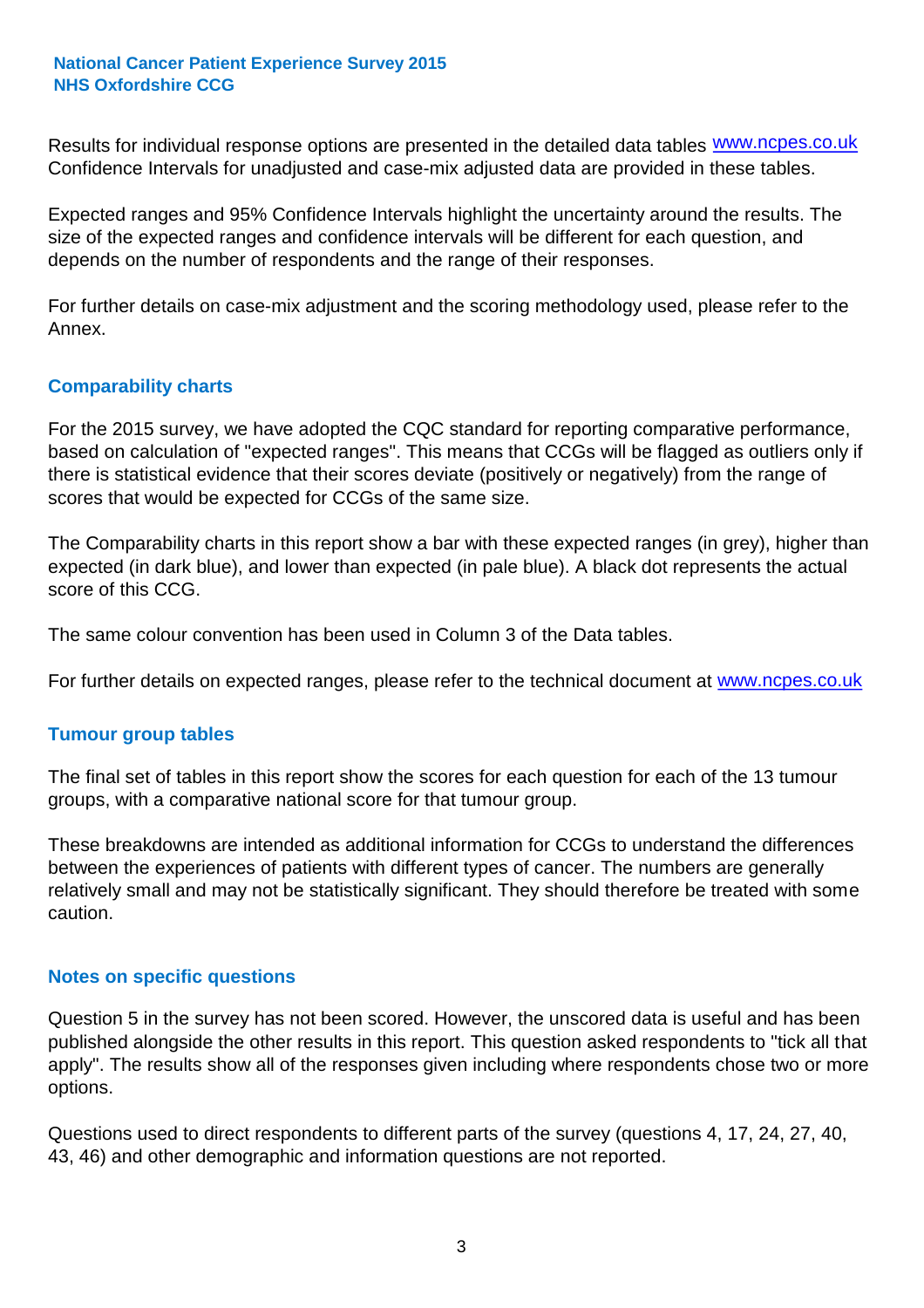#### **How to use the data**

Unadjusted data should be used to see the actual responses from patients relating to the CCG.

Case-mix adjusted data, together with expected ranges, should be used to understand whether the results are significantly higher or lower than national results.

Case-mix adjusted data, together with (case-mix adjusted) Confidence Intervals (presented in the detailed data tables **www.ncpes.co.uk**), should be used to understand whether the results are significantly higher or lower than the results for another CCG.

#### **Response rates**

Numbers of respondents by tumour group, age and gender can be found in the Annex.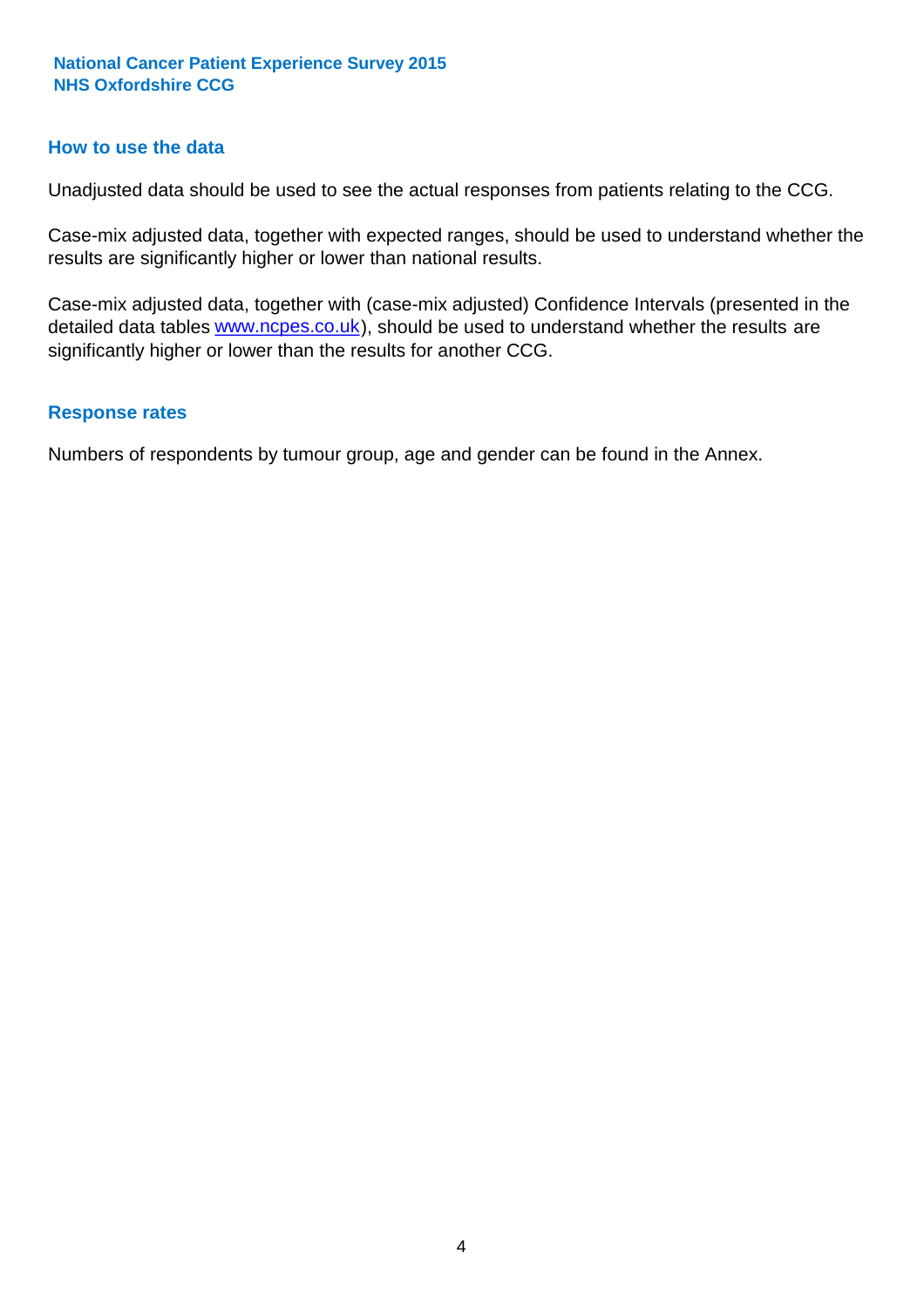### **Executive Summary**

average rating of 8.6. Asked to rate their care on a scale of zero (very poor) to 10 (very good), respondents gave an

The following questions are included in phase 1 of the Cancer Dashboard developed by Public Health England and NHS England\*:

- **79%** of respondents said that they were definitely involved as much as they wanted to be in decisions about their care and treatment
- **89%** of respondents said that they were given the name of a Clinical Nurse Specialist who would support them through their treatment
- when asked how easy or difficult it had been to contact their Clinical Nurse Specialist 80% of respondents said that it had been 'quite easy' or 'very easy'
- **88%** of respondents said that, overall, they were always treated with dignity and respect they were in hospital
- **92%** of respondents said that hospital staff told them who to contact if they were worried about their condition or treatment after they left hospital
- **66%** of respondents said that they thought the GPs and nurses at their general practice definitely did everything they could to support them while they were having cancer treatment.

Detailed results for these and other questions are set out in the sections that follow.

#### www.cancerdata.nhs.uk/dashboard

The questions were selected in discussion with the national Cancer Patient Experience Advisory Group and reflect four key patient experience domains: provision of information; involvement in decisions; care transition; interpersonal relations, respect and dignity. The figures presented above are all case-mix adjusted.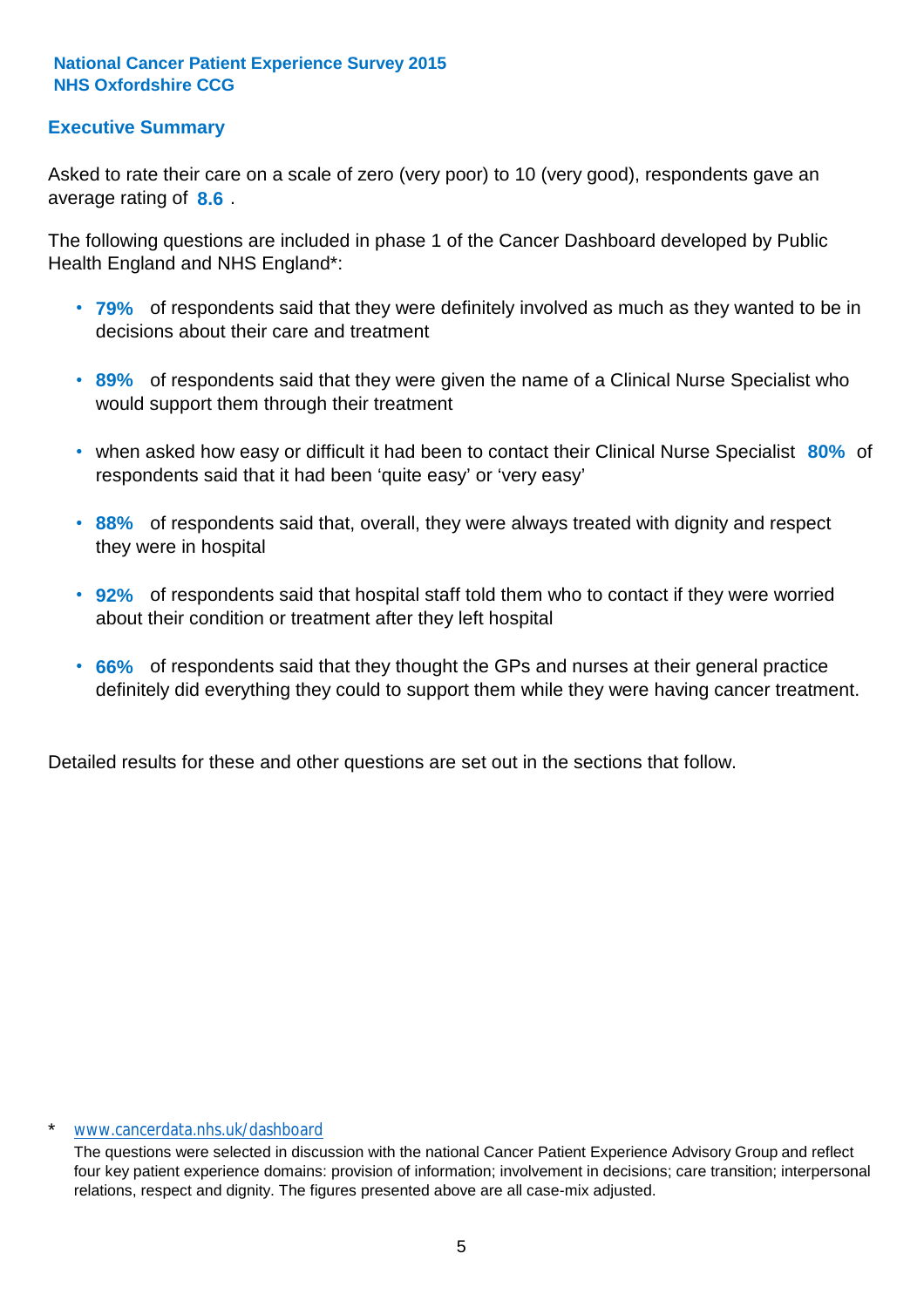# **Questions which scored outside expected range**

|                 |                                                                                                     |                                                      | 2015 Case-mix Adjusted             |                                     |                                     |                              |
|-----------------|-----------------------------------------------------------------------------------------------------|------------------------------------------------------|------------------------------------|-------------------------------------|-------------------------------------|------------------------------|
| Question        |                                                                                                     | for this<br>respondents<br>for this CCG<br>Number of | Percentage for<br>this CCG<br>2015 | Lower limit of<br>expected<br>range | Upper limit of<br>expected<br>range | Average<br>Score<br>National |
|                 | Seeing your GP                                                                                      |                                                      |                                    |                                     |                                     |                              |
| Q <sub>1</sub>  | Saw GP once / twice before being told had to go to hospital                                         | 630                                                  | 72%                                | 73%                                 | 79%                                 | 76%                          |
|                 | Finding out what was wrong with you                                                                 |                                                      |                                    |                                     |                                     |                              |
| Q10             | Patient completely understood the explanation of what was<br>wrong                                  | 822                                                  | 70%                                | 70%                                 | 76%                                 | 73%                          |
|                 | <b>Clinical Nurse Specialist</b>                                                                    |                                                      |                                    |                                     |                                     |                              |
| Q18             | Patient found it easy to contact their CNS                                                          | 623                                                  | 80%                                | 83%                                 | 90%                                 | 87%                          |
|                 | Support for people with cancer                                                                      |                                                      |                                    |                                     |                                     |                              |
| Q <sub>23</sub> | Hospital staff told patient they could get free prescriptions                                       | 343                                                  | 75%                                | 76%                                 | 84%                                 | 80%                          |
|                 | Hospital care as an inpatient                                                                       |                                                      |                                    |                                     |                                     |                              |
| Q31             | Patient had confidence and trust in all ward nurses                                                 | 583                                                  | 69%                                | 69%                                 | 76%                                 | 72%                          |
|                 | Hospital care as a day patient / outpatient                                                         |                                                      |                                    |                                     |                                     |                              |
| Q41             | Patient was able to discuss worries or fears with staff during<br>visit                             | 613                                                  | 63%                                | 66%                                 | 74%                                 | 70%                          |
| Q45             | Patient given understandable information about whether<br>radiotherapy was working                  | 192                                                  | 51%                                | 53%                                 | 67%                                 | 60%                          |
|                 | Home care and support                                                                               |                                                      |                                    |                                     |                                     |                              |
| Q49             | Hospital staff gave family or someone close all the information<br>needed to help with care at home | 653                                                  | 54%                                | 54%                                 | 61%                                 | 58%                          |
|                 | Your overall NHS care                                                                               |                                                      |                                    |                                     |                                     |                              |
| Q54             | Hospital and community staff always worked well together                                            | 793                                                  | 54%                                | 57%                                 | 65%                                 | 61%                          |
| Q58             | Taking part in cancer research discussed with patient                                               | 776                                                  | 42%                                | 22%                                 | 35%                                 | 28%                          |
| Q59             | Patient's average rating of care scored from very poor to very<br>good                              | 797                                                  | 8.59                               | 8.6                                 | 8.8                                 | 8.7                          |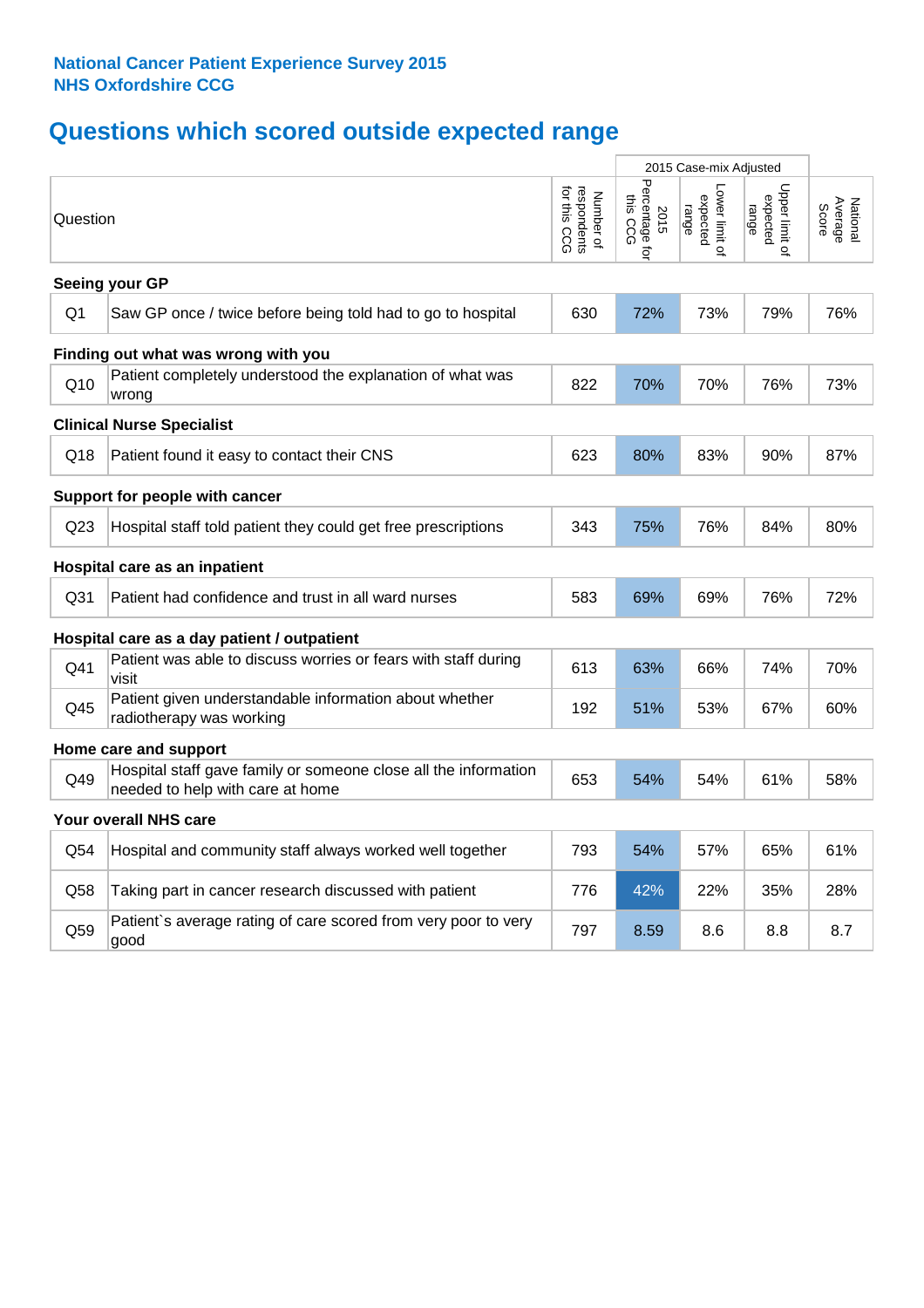## **CCG results**

### **Seeing your GP**



|    |                                                                |                                                     |                             |               | 2015 Case-mix Adjusted     |                            |                           |
|----|----------------------------------------------------------------|-----------------------------------------------------|-----------------------------|---------------|----------------------------|----------------------------|---------------------------|
|    | Question                                                       | respondents<br><b>Number</b><br>$\overline{\sigma}$ | 2015<br>Unadjusted<br>Score | 2015<br>Score | Expected<br>range<br>lower | Expected<br>range<br>nbber | National Average<br>Score |
| Q1 | Saw GP once / twice before being told had to go to<br>hospital | 630                                                 | 74%                         | 72%           | 73%                        | 79%                        | 76%                       |
| Q2 | Patient thought they were seen as soon as necessary            | 815                                                 | 81%                         | 81%           | 80%                        | 85%                        | 82%                       |

|    |                                                                             |                                                 | No. |
|----|-----------------------------------------------------------------------------|-------------------------------------------------|-----|
|    | Beforehand, did you have all the<br>information you needed about your test? | Yes                                             | 696 |
|    |                                                                             | No, I would have liked more written information | 20  |
| Q5 |                                                                             | No, I would have liked more verbal information  | 20  |
|    |                                                                             | I did not need / want any information           | 13  |
|    |                                                                             | Don't know / can't remember                     |     |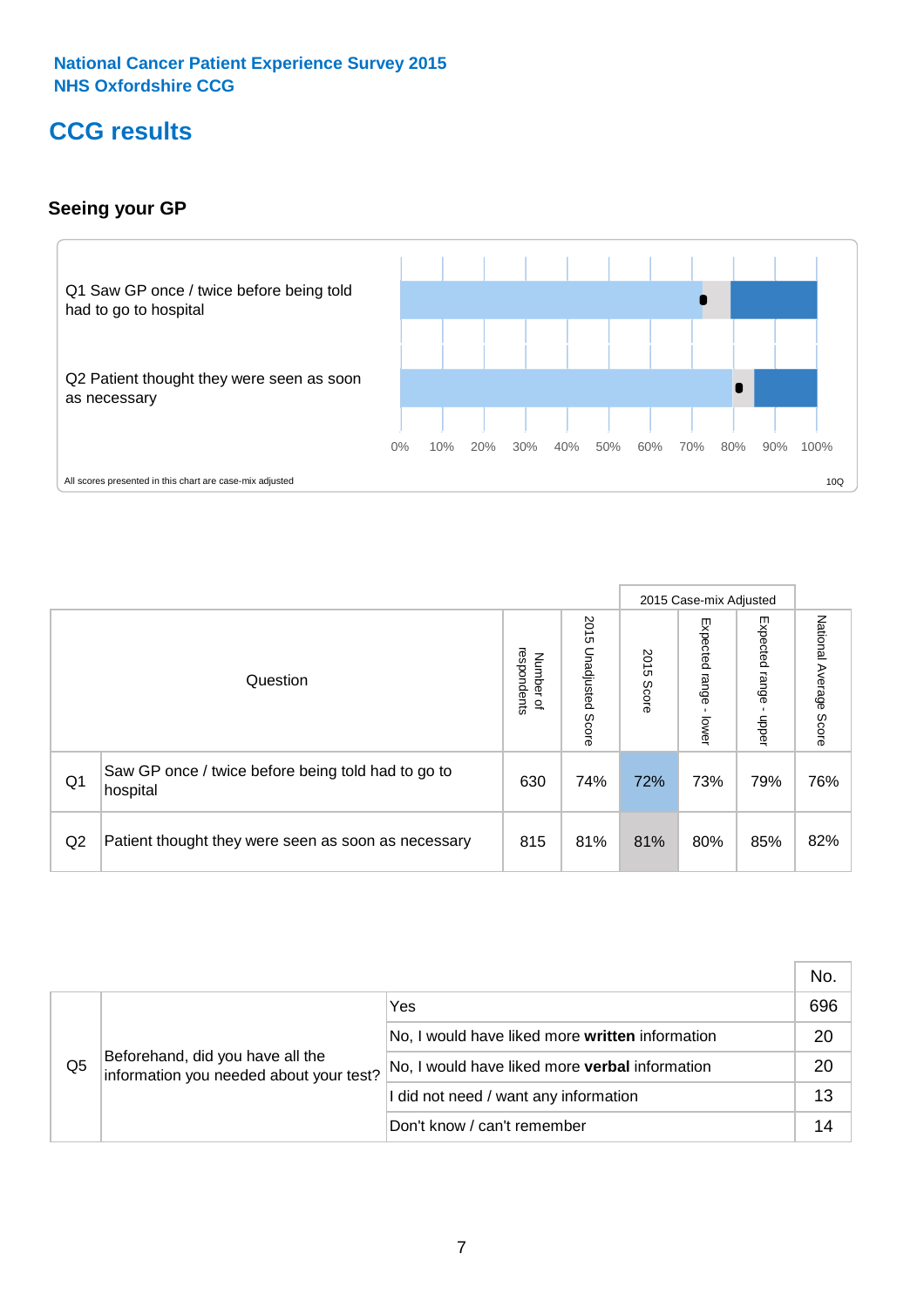## **Diagnostic tests**



|                |                                                                       |                                       |                             |               | 2015 Case-mix Adjusted  |                         |                           |
|----------------|-----------------------------------------------------------------------|---------------------------------------|-----------------------------|---------------|-------------------------|-------------------------|---------------------------|
|                | Question                                                              | respondents<br>Number<br>$\mathbf{Q}$ | 2015<br>Unadjusted<br>Score | 2015<br>Score | Expected range<br>lower | Expected range<br>nbber | National Average<br>Score |
| Q <sub>6</sub> | The length of time waiting for the test to be done was<br>about right | 731                                   | 86%                         | 86%           | 84%                     | 89%                     | 87%                       |
| Q7             | Given complete explanation of test results in<br>understandable way   | 733                                   | 80%                         | 79%           | 76%                     | 82%                     | 79%                       |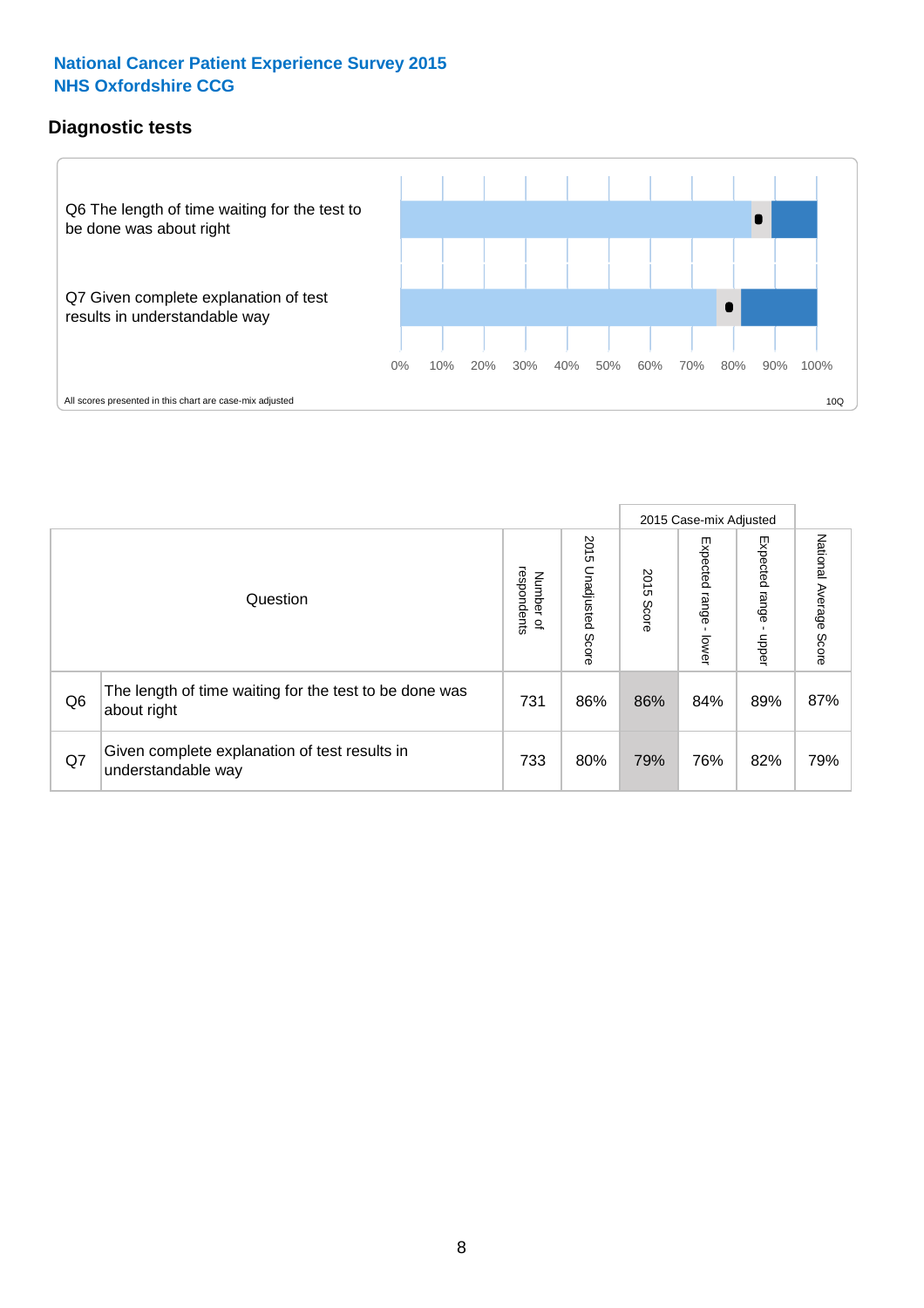#### **Finding out what was wrong with you**



| Question                                                                                   | Number of<br>respondents | 2015 Unadjusted Score | 2015<br>Score | Expected range - lower | Expected range<br>nbber | National Average<br>Score |
|--------------------------------------------------------------------------------------------|--------------------------|-----------------------|---------------|------------------------|-------------------------|---------------------------|
| Patient told they could bring a family member or friend<br>when first told they had cancer | 647                      | 78%                   | 79%           | 76%                    | 82%                     | 79%                       |
| Patient felt they were told sensitively that they had cancer                               | 817                      | 84%                   | 84%           | 82%                    | 87%                     | 84%                       |
| Patient completely understood the explanation of what<br>was wrong                         | 822                      | 70%                   | 70%           | 70%                    | 76%                     | 73%                       |
|                                                                                            |                          |                       |               |                        |                         | 2015 Case-mix Adjusted    |

Patient given easy to understand written information

73%

Q11 about the type of cancer they had<br>about the type of cancer they had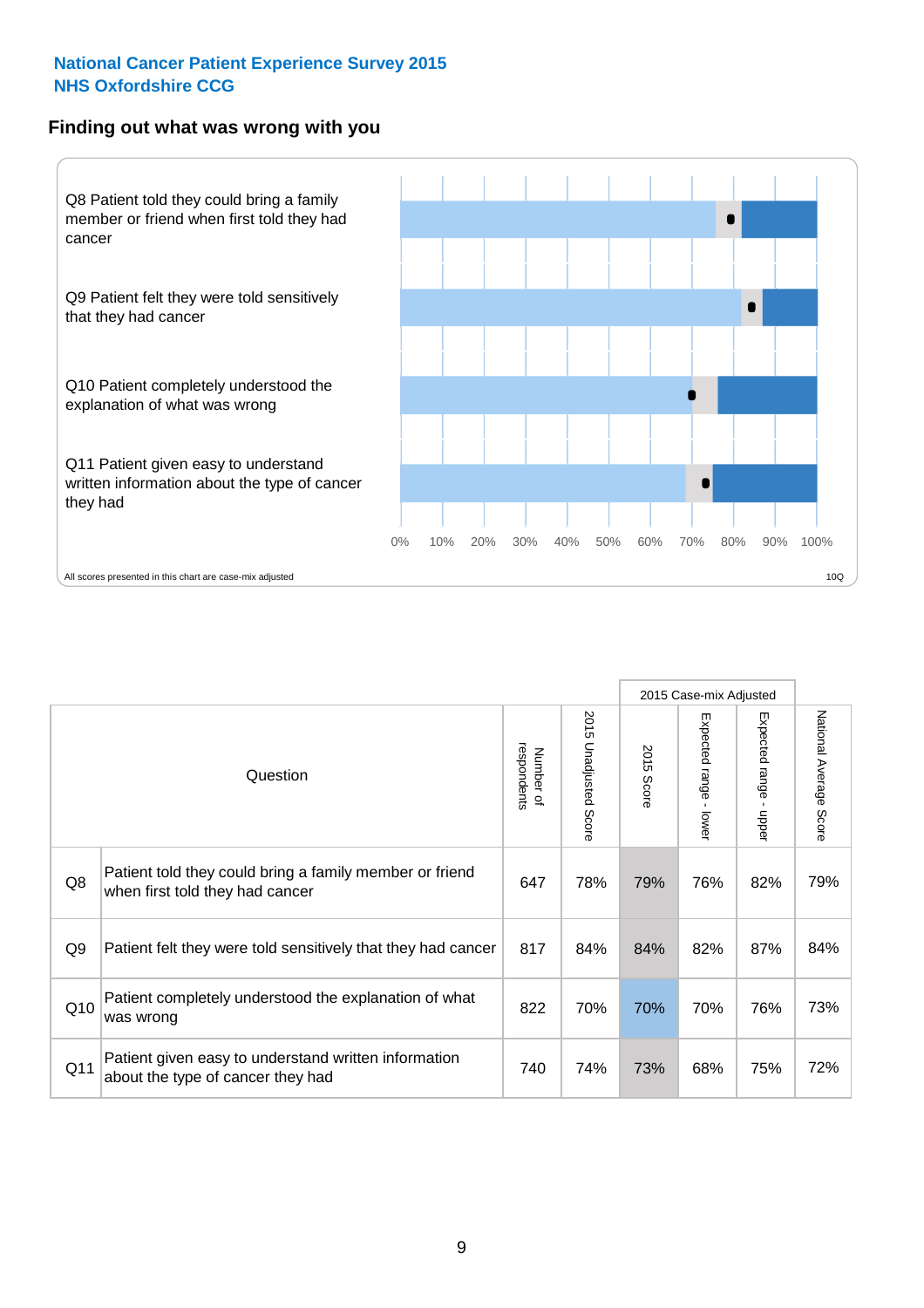### **Finding out what was wrong with you**



|          |                                                                                         |                          |                       |               | 2015 Case-mix Adjusted                  |                           |                        |
|----------|-----------------------------------------------------------------------------------------|--------------------------|-----------------------|---------------|-----------------------------------------|---------------------------|------------------------|
| Question |                                                                                         | respondents<br>Number of | 2015 Unadjusted Score | 2015<br>Score | Expected range<br>$\mathbf{r}$<br>lower | Expected range -<br>nbber | National Average Score |
| Q12      | Patient felt that treatment options were completely<br>explained                        | 715                      | 81%                   | 80%           | 80%                                     | 85%                       | 83%                    |
| Q13      | Possible side effects explained in an understandable way                                | 777                      | 73%                   | 73%           | 70%                                     | 76%                       | 73%                    |
| Q14      | Patient given practical advice and support in dealing with<br>side effects of treatment | 783                      | 64%                   | 63%           | 63%                                     | 70%                       | 66%                    |
| Q15      | Patient definitely told about side effects that could affect<br>them in the future      | 733                      | 51%                   | 52%           | 51%                                     | 58%                       | 54%                    |
| Q16      | Patient definitely involved in decisions about care and<br>treatment                    | 796                      | 80%                   | 79%           | 75%                                     | 81%                       | 78%                    |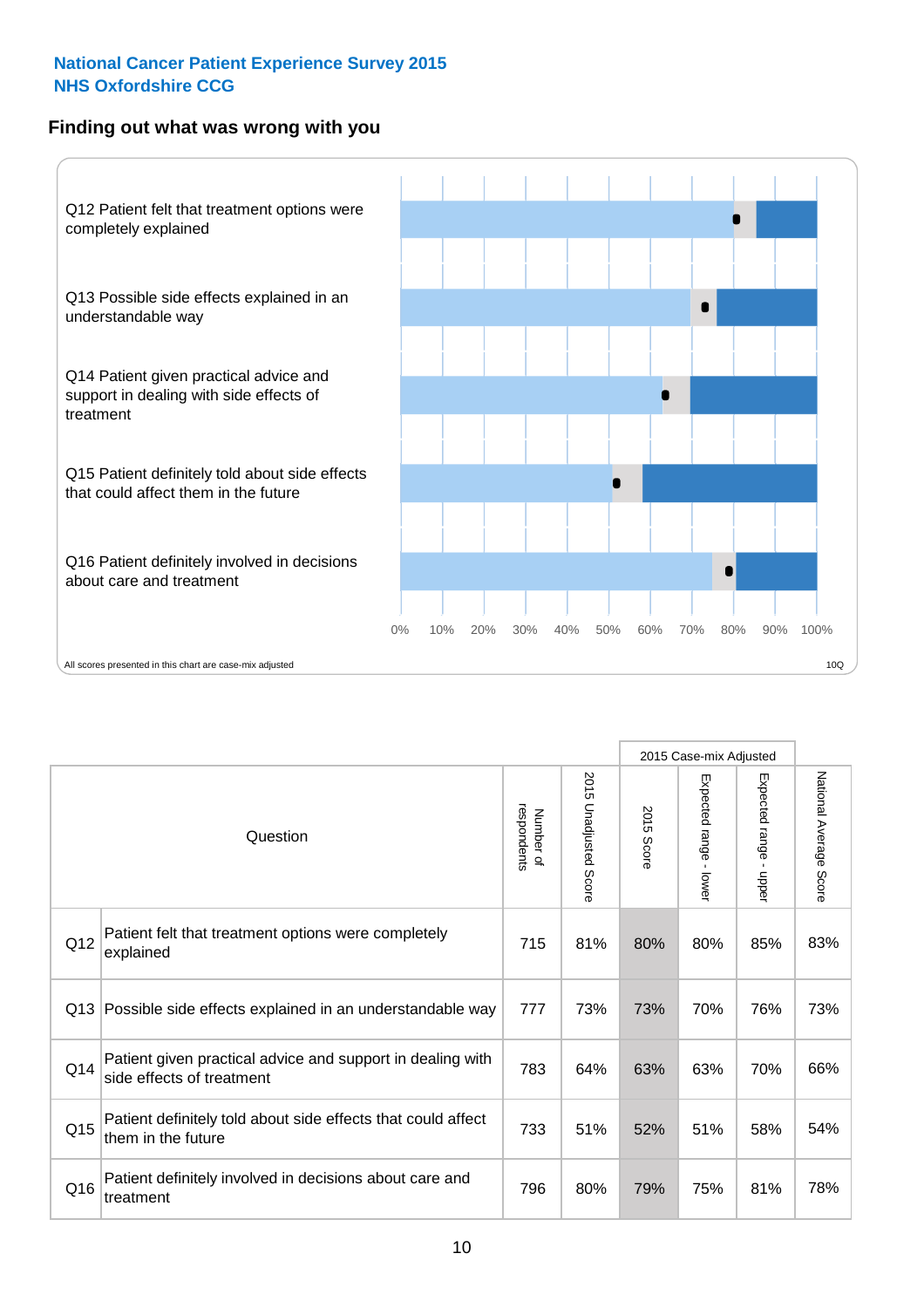#### **Clinical Nurse Specialist**



|     |                                                                                     |                          |                       |               | 2015 Case-mix Adjusted  |                         |                        |
|-----|-------------------------------------------------------------------------------------|--------------------------|-----------------------|---------------|-------------------------|-------------------------|------------------------|
|     | Question                                                                            | respondents<br>Number of | 2015 Unadjusted Score | 2015<br>Score | Expected range<br>lower | Expected range<br>nbber | National Average Score |
| Q17 | Patient given the name of the CNS who would support<br>them through their treatment | 794                      | 89%                   | 89%           | 88%                     | 92%                     | 90%                    |
|     | Q18 Patient found it easy to contact their CNS                                      | 623                      | 79%                   | 80%           | 83%                     | 90%                     | 87%                    |
| Q19 | Get understandable answers to important questions all or<br>most of the time        | 592                      | 87%                   | 86%           | 86%                     | 91%                     | 89%                    |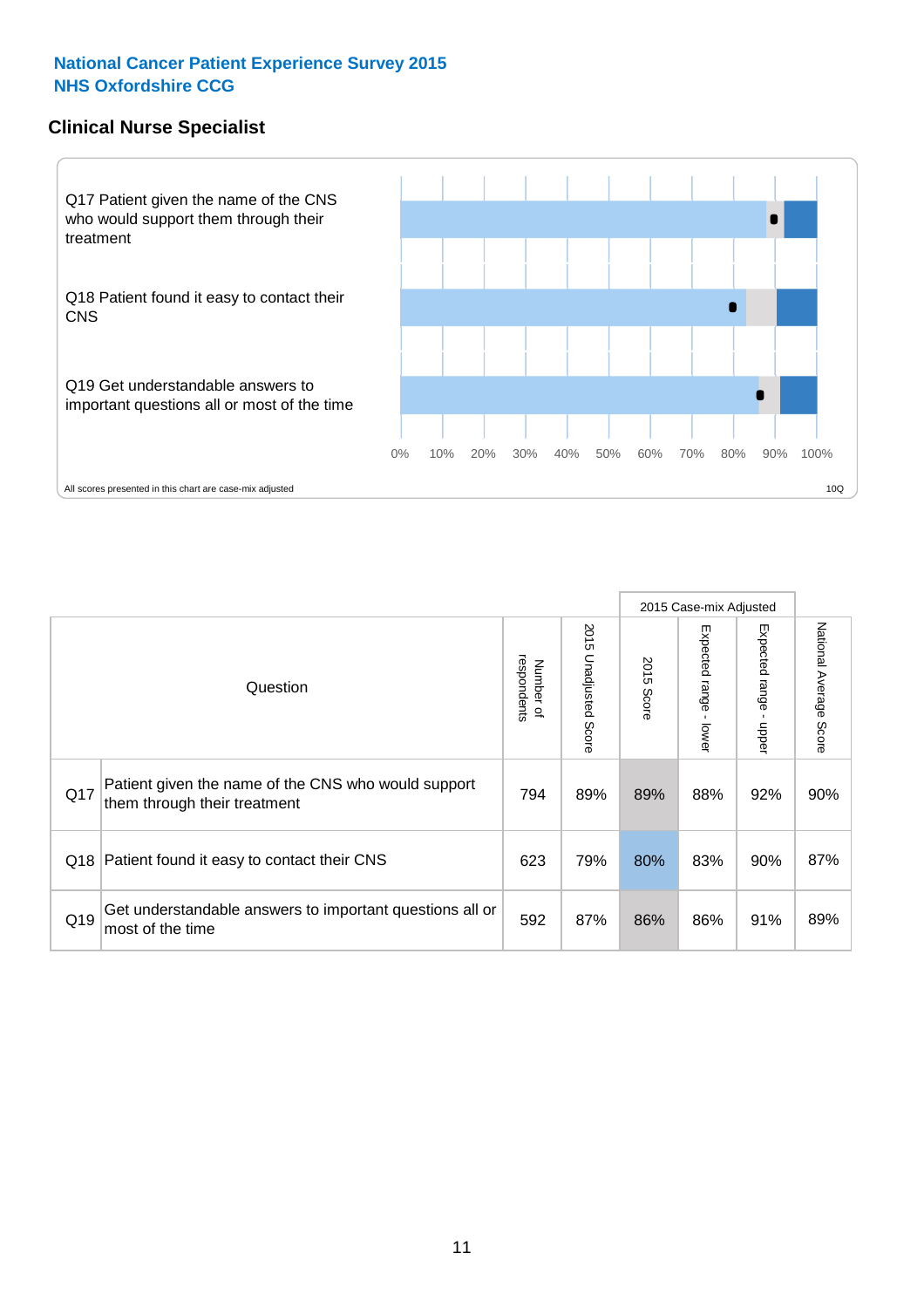#### **Support for people with cancer**



|                 |                                                                                            |                          |                       |            | 2015 Case-mix Adjusted |                                           |                        |
|-----------------|--------------------------------------------------------------------------------------------|--------------------------|-----------------------|------------|------------------------|-------------------------------------------|------------------------|
|                 | Question                                                                                   | respondents<br>Number of | 2015 Unadjusted Score | 2015 Score | Expected range - lower | Expected range<br>$\blacksquare$<br>nbber | National Average Score |
| Q <sub>20</sub> | Hospital staff gave information about support groups                                       | 621                      | 86%                   | 86%        | 79%                    | 86%                                       | 83%                    |
| Q <sub>21</sub> | Hospital staff gave information about impact cancer could<br>have on day to day activities | 532                      | 79%                   | 78%        | 77%                    | 84%                                       | 81%                    |
| Q <sub>22</sub> | Hospital staff gave information on getting financial help                                  | 368                      | 53%                   | 53%        | 50%                    | 60%                                       | 55%                    |
| Q <sub>23</sub> | Hospital staff told patient they could get free prescriptions                              | 343                      | 74%                   | 75%        | 76%                    | 84%                                       | 80%                    |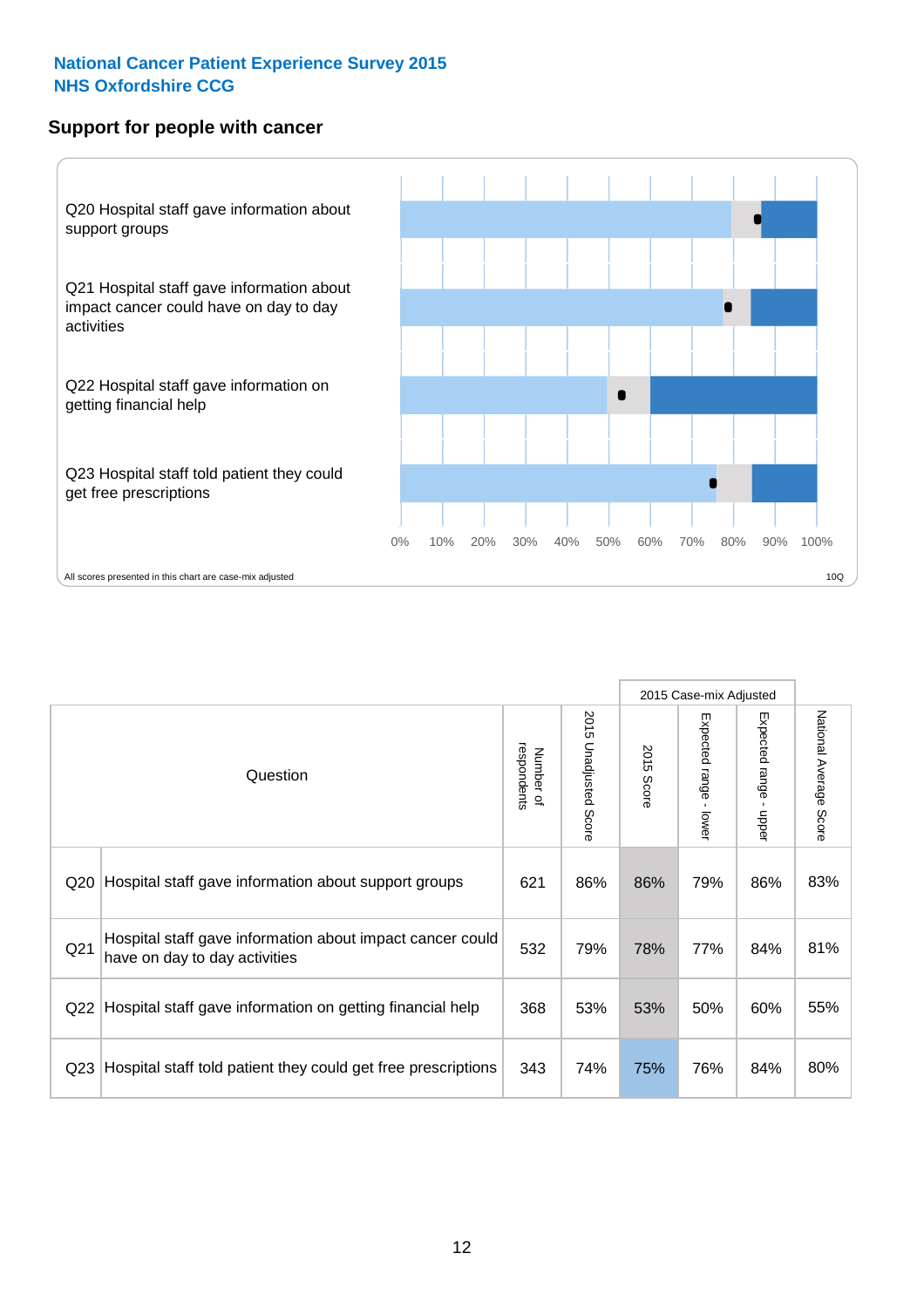## **Operations**



|     |                                                                 |                                         |                             |               | 2015 Case-mix Adjusted     |                           |                              |
|-----|-----------------------------------------------------------------|-----------------------------------------|-----------------------------|---------------|----------------------------|---------------------------|------------------------------|
|     | Question                                                        | respondents<br>Number<br>$\overline{a}$ | 2015<br>Unadjusted<br>Score | 2015<br>Score | Expected<br>range<br>lower | Expected<br>range<br>ddoe | National<br>Average<br>Score |
| Q26 | Staff explained how operation had gone in<br>understandable way | 493                                     | 80%                         | 80%           | 74%                        | 81%                       | 78%                          |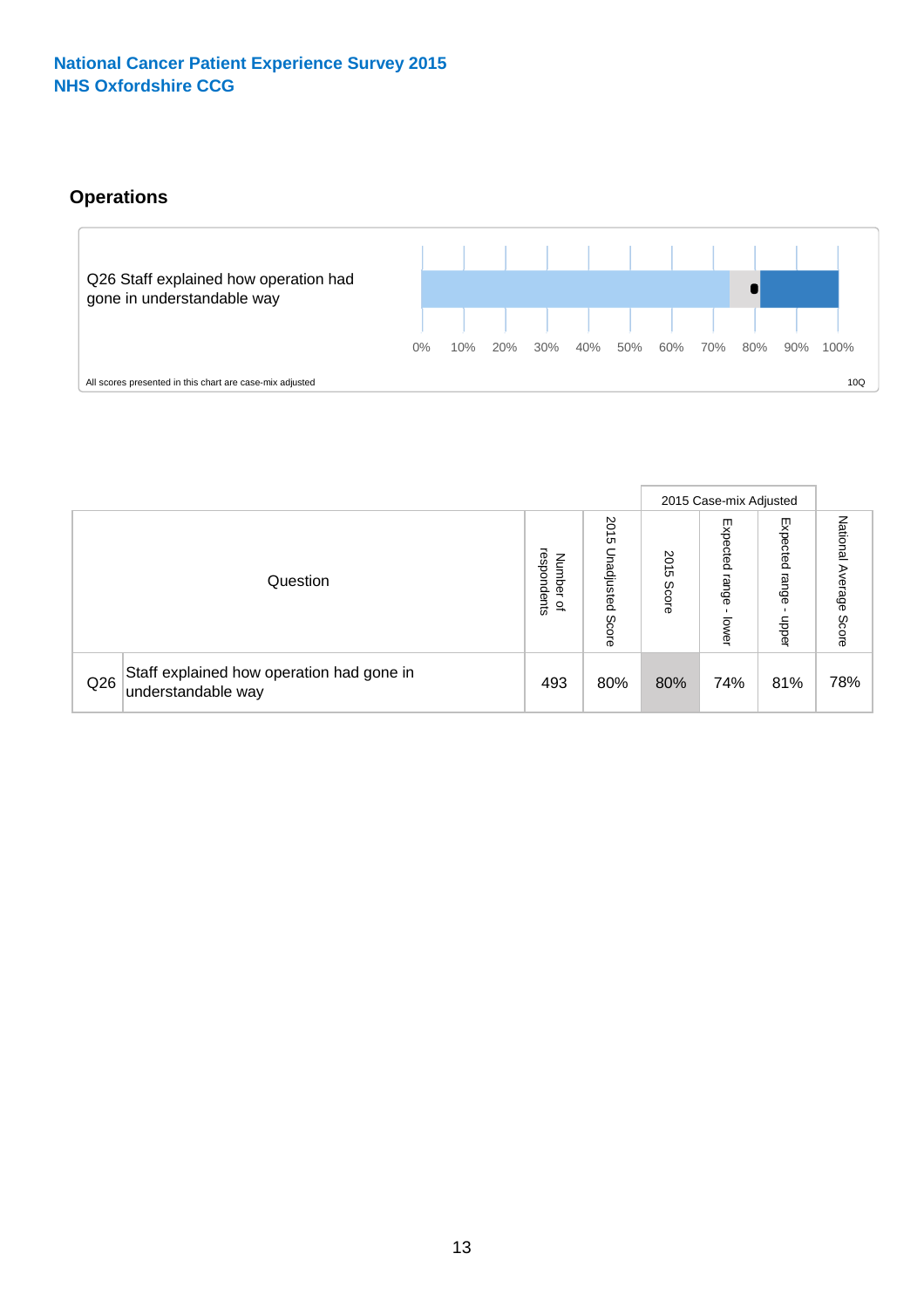### **Hospital care as an inpatient (Part 1 of 3)**



All scores presented in this chart are case-mix adjusted  $10Q$ 

|                 |                                                                                           |                          |                       |                      | 2015 Case-mix Adjusted                    |                                         |                        |
|-----------------|-------------------------------------------------------------------------------------------|--------------------------|-----------------------|----------------------|-------------------------------------------|-----------------------------------------|------------------------|
|                 | Question                                                                                  | respondents<br>Number of | 2015 Unadjusted Score | 2015<br><b>Score</b> | Expected range<br>$\blacksquare$<br>lower | Expected range<br>$\mathbf{I}$<br>nbber | National Average Score |
| Q28             | Groups of doctors or nurses did not talk in front of patient<br>as if they were not there | 582                      | 84%                   | 82%                  | 78%                                       | 84%                                     | 81%                    |
| Q29             | Patient had confidence and trust in all doctors treating<br>them                          | 584                      | 83%                   | 83%                  | 81%                                       | 87%                                     | 84%                    |
| Q30             | Patient's family or someone close definitely had<br>opportunity to talk to doctor         | 483                      | 71%                   | 71%                  | 68%                                       | 76%                                     | 72%                    |
| Q <sub>31</sub> | Patient had confidence and trust in all ward nurses                                       | 583                      | 68%                   | 69%                  | 69%                                       | 76%                                     | 72%                    |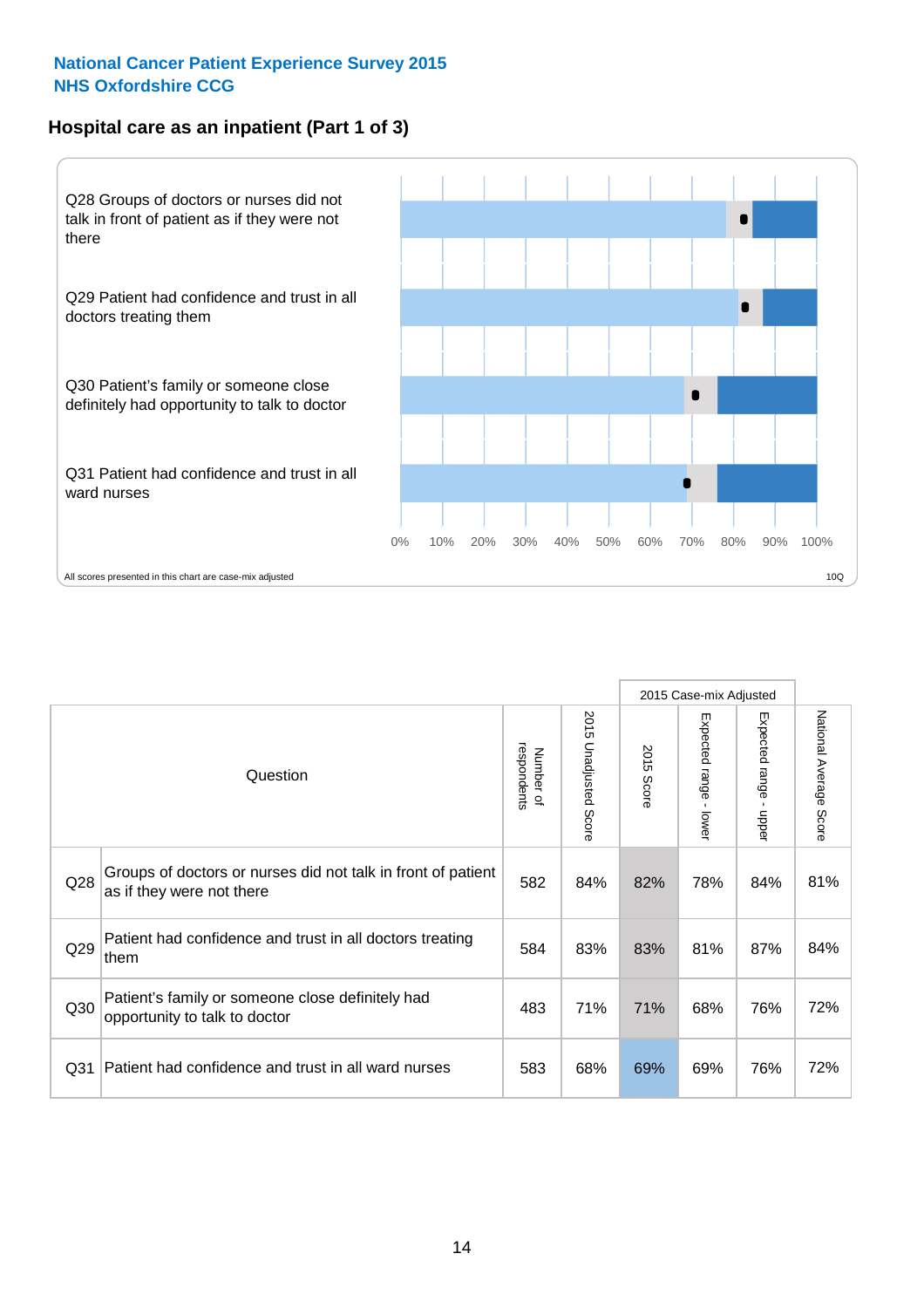### **Hospital care as an inpatient (Part 2 of 3)**



|                 |                                                                         |                          |                             |               | 2015 Case-mix Adjusted |                                           |                           |
|-----------------|-------------------------------------------------------------------------|--------------------------|-----------------------------|---------------|------------------------|-------------------------------------------|---------------------------|
|                 | Question                                                                | respondents<br>Number of | 2015<br>Unadjusted<br>Score | 2015<br>Score | Expected range - lower | Expected range<br>$\blacksquare$<br>hbber | National Average<br>Score |
| Q32             | Always / nearly always enough nurses on duty                            | 581                      | 67%                         | 67%           | 62%                    | 70%                                       | 66%                       |
| Q33             | All staff asked patient what name they preferred to be<br>called by     | 573                      | 72%                         | 72%           | 58%                    | 75%                                       | 67%                       |
| Q <sub>34</sub> | Always given enough privacy when discussing condition<br>or treatment   | 581                      | 86%                         | 86%           | 82%                    | 88%                                       | 85%                       |
| Q35             | Patient was able to discuss worries or fears with staff<br>during visit | 419                      | 51%                         | 51%           | 47%                    | 57%                                       | 52%                       |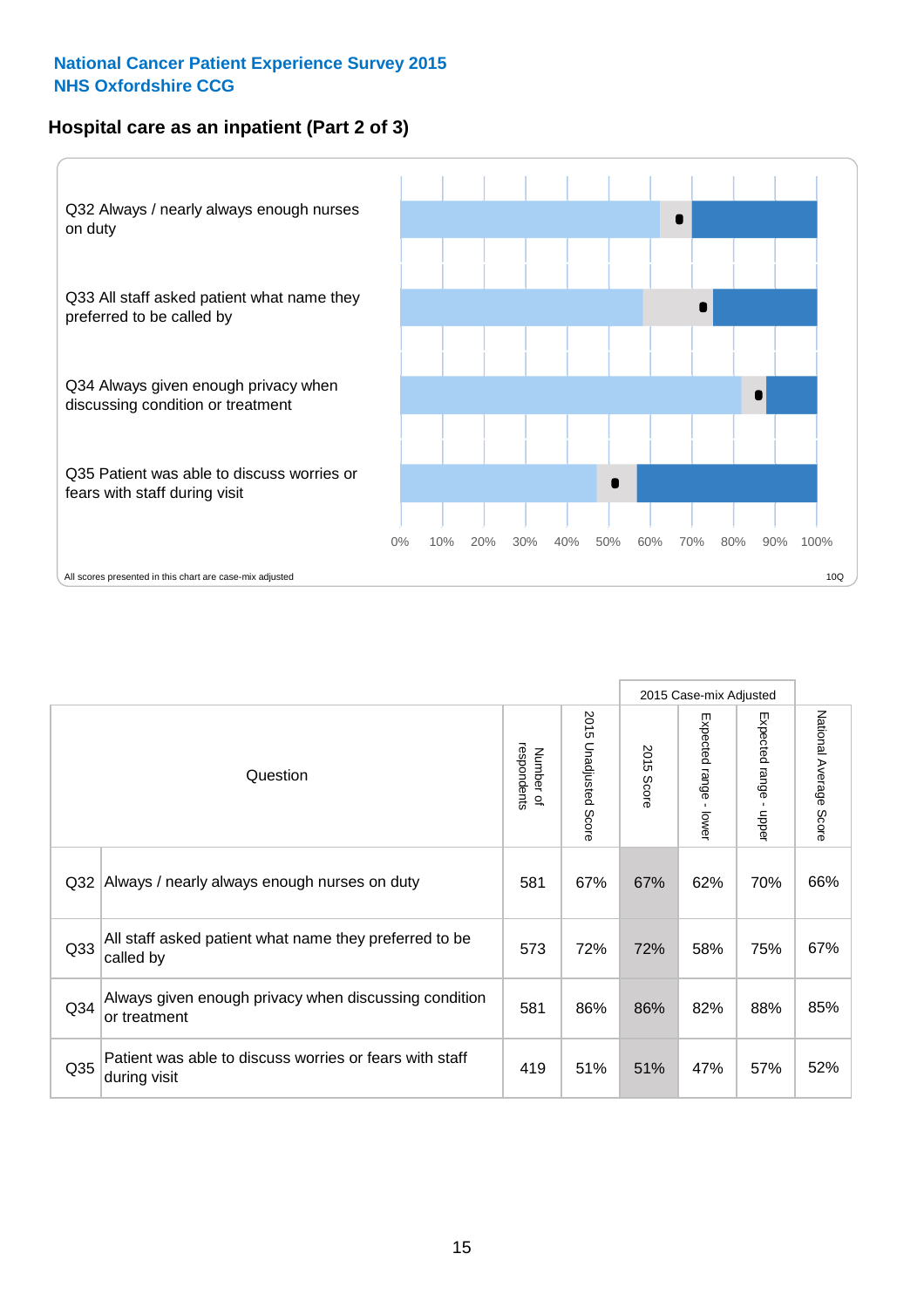### **Hospital care as an inpatient (Part 3 of 3)**



|                 |                                                                                     |                          |                                 |               | 2015 Case-mix Adjusted                    |                           |                        |
|-----------------|-------------------------------------------------------------------------------------|--------------------------|---------------------------------|---------------|-------------------------------------------|---------------------------|------------------------|
|                 | Question                                                                            | Number of<br>respondents | 2015<br><b>Unadjusted Score</b> | 2015<br>Score | Expected range<br>$\blacksquare$<br>lower | Expected range -<br>nbber | National Average Score |
| Q36             | Hospital staff definitely did everything to help control pain                       | 511                      | 84%                             | 84%           | 81%                                       | 87%                       | 84%                    |
| Q <sub>37</sub> | Always treated with respect and dignity by staff                                    | 581                      | 88%                             | 88%           | 85%                                       | 90%                       | 87%                    |
| Q38             | Given clear written information about what should / should<br>not do post discharge | 552                      | 86%                             | 86%           | 81%                                       | 88%                       | 84%                    |
| Q39             | Staff told patient who to contact if worried post discharge                         | 554                      | 93%                             | 92%           | 92%                                       | 96%                       | 94%                    |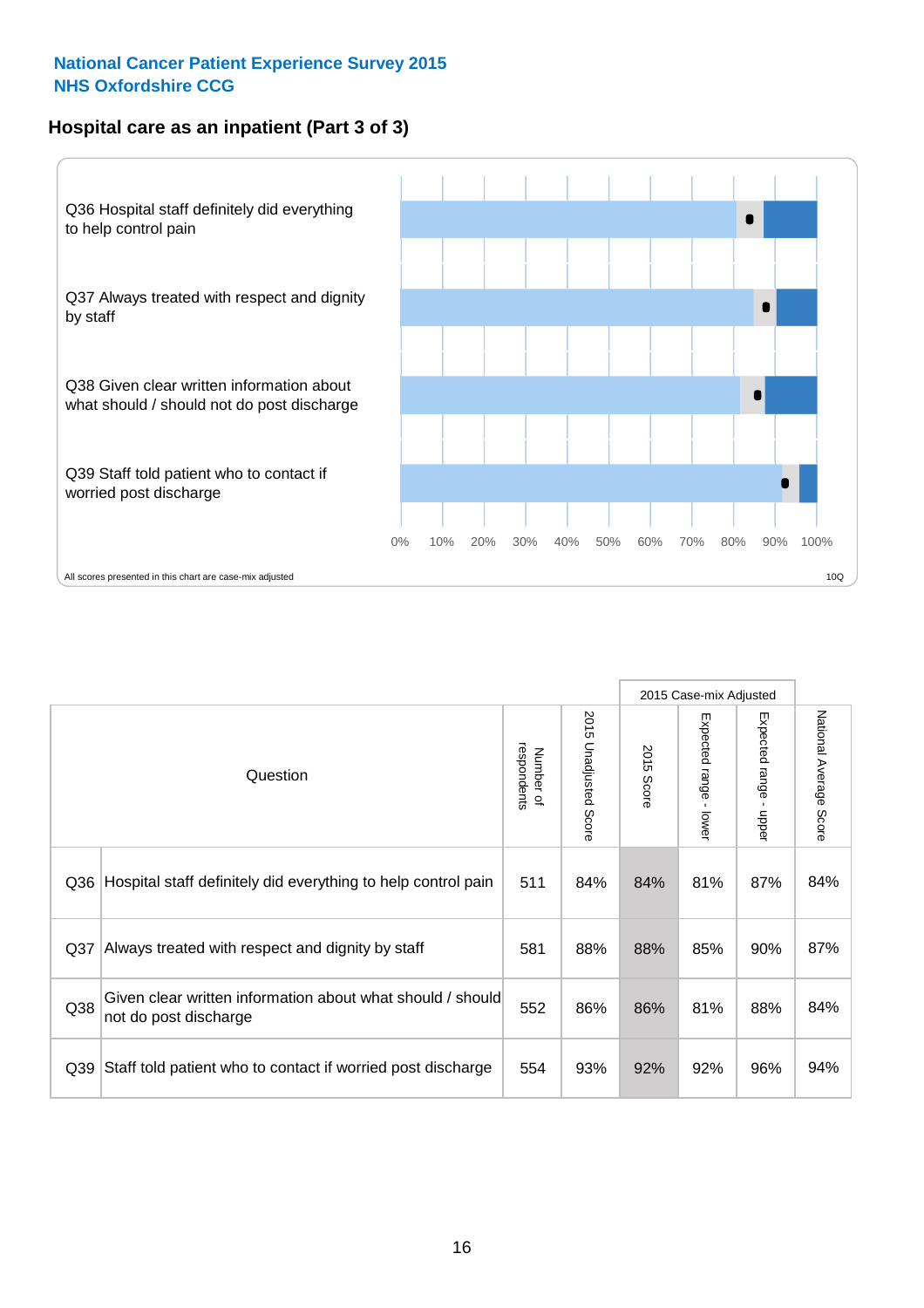### **Hospital care as a day patient / outpatient (Part 1 of 2)**



|     |                                                                                    |                          |                                 |                      | 2015 Case-mix Adjusted                  |                                         |                        |
|-----|------------------------------------------------------------------------------------|--------------------------|---------------------------------|----------------------|-----------------------------------------|-----------------------------------------|------------------------|
|     | Question                                                                           | respondents<br>Number of | 2015<br><b>Unadjusted Score</b> | 2015<br><b>Score</b> | Expected range<br>$\mathbf{r}$<br>lower | Expected range<br>$\mathbf{I}$<br>nbber | National Average Score |
| Q41 | Patient was able to discuss worries or fears with staff<br>during visit            | 613                      | 64%                             | 63%                  | 66%                                     | 74%                                     | 70%                    |
| Q42 | Doctor had the right notes and other documentation with<br>them                    | 738                      | 96%                             | 96%                  | 94%                                     | 97%                                     | 96%                    |
| Q44 | Beforehand patient had all information needed about<br>radiotherapy treatment      | 234                      | 84%                             | 84%                  | 82%                                     | 90%                                     | 86%                    |
| Q45 | Patient given understandable information about whether<br>radiotherapy was working | 192                      | 50%                             | 51%                  | 53%                                     | 67%                                     | 60%                    |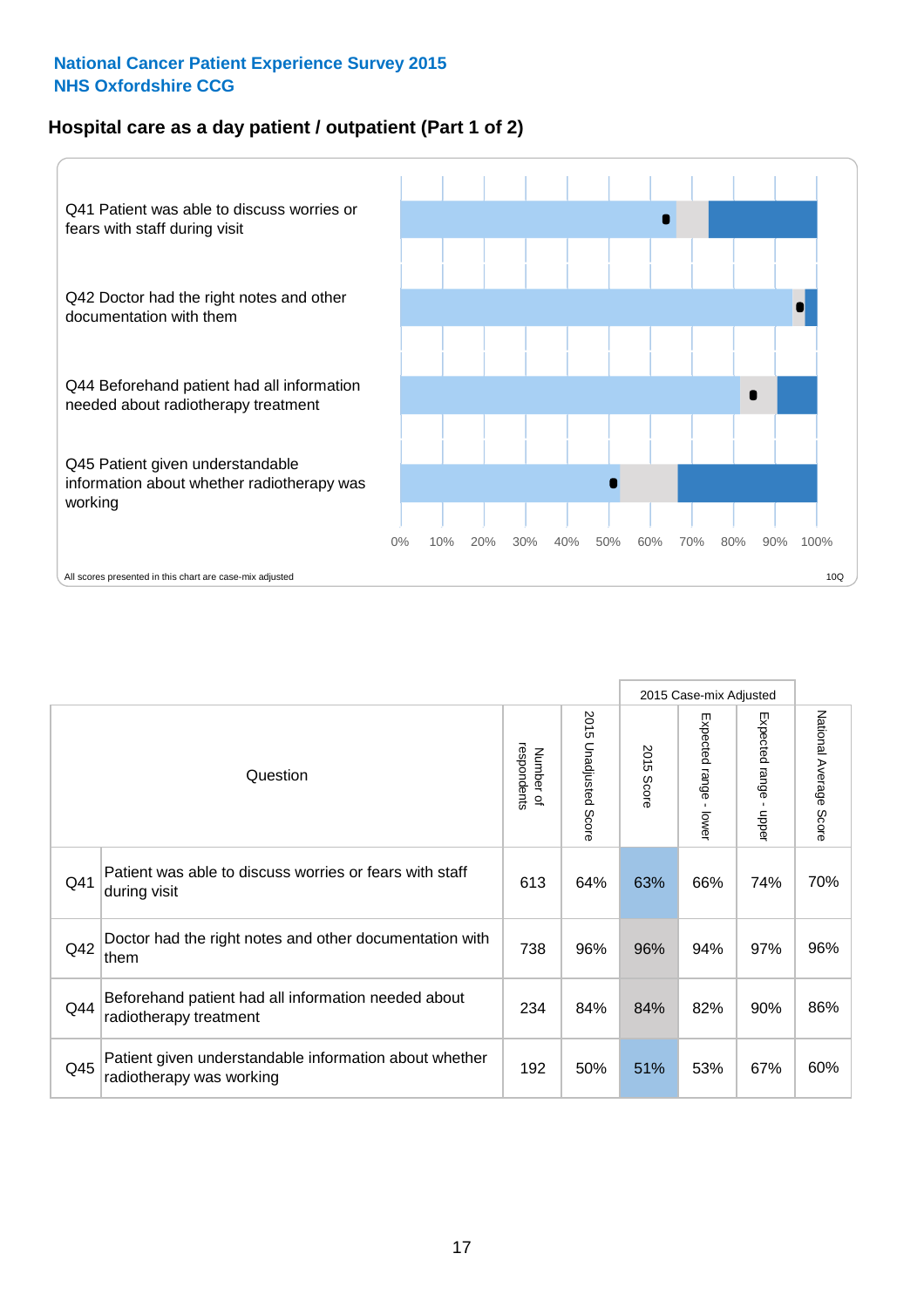### **Hospital care as a day patient / outpatient (Part 2 of 2)**



|     |                                                                                    |                                   |                             |               | 2015 Case-mix Adjusted  |                         |                           |
|-----|------------------------------------------------------------------------------------|-----------------------------------|-----------------------------|---------------|-------------------------|-------------------------|---------------------------|
|     | Question                                                                           | respondents<br>Number<br>$\Omega$ | 2015<br>Unadjusted<br>Score | 2015<br>Score | Expected range<br>lower | Expected range<br>doper | National Average<br>Score |
| Q47 | Beforehand patient had all information needed about<br>chemotherapy treatment      | 414                               | 85%                         | 85%           | 81%                     | 88%                     | 84%                       |
| Q48 | Patient given understandable information about whether<br>chemotherapy was working | 373                               | 64%                         | 64%           | 63%                     | 73%                     | 68%                       |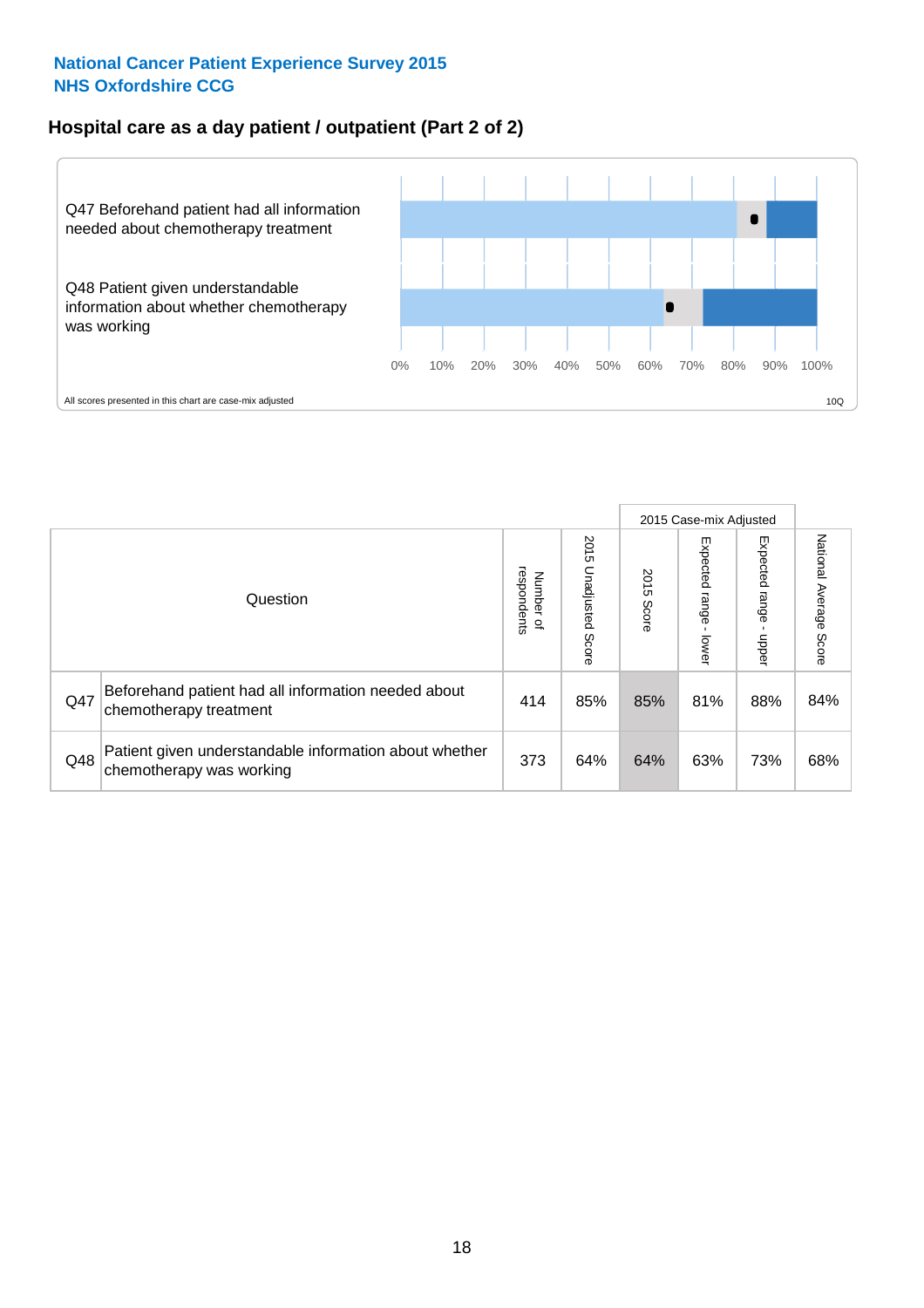#### **Home care and support**



2015 Case-mix Adjusted 2015 Unadjusted Score Expected range - upper National Average Score 2015 Unadjusted Score Expected range - lower National Average Score Expected range - lower Expected range - upper Number of<br>respondents respondents 2015 Score 2015 Score Number of Question Hospital staff gave family or someone close all the  $Q49$  information needed to help with care at home  $Q49$  54% 54% 54% 61% 58% Patient definitely given enough support from health or  $\frac{1}{250}$  social services during treatment  $\frac{373}{373}$  54% 54% 47% 60% 54% Patient definitely given enough support from health or  $\frac{38}{100}$  social services after treatment  $\frac{38}{100}$  and  $\frac{38}{100}$  and  $\frac{45}{100}$  and  $\frac{45}{100}$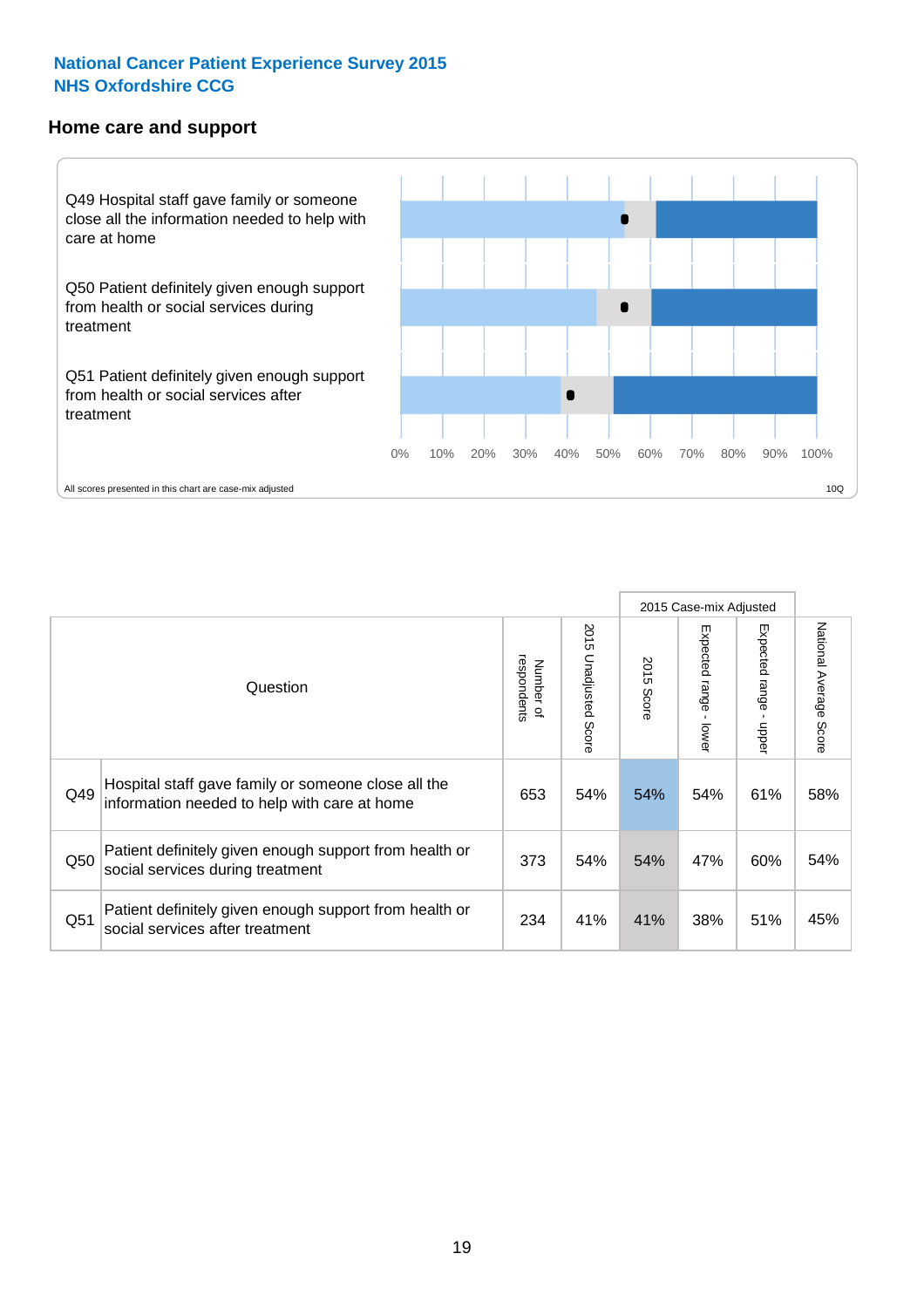#### **Care from your general practice**



|     |                                                                           |                                       |                             |               | 2015 Case-mix Adjusted  |                         |                           |
|-----|---------------------------------------------------------------------------|---------------------------------------|-----------------------------|---------------|-------------------------|-------------------------|---------------------------|
|     | Question                                                                  | respondents<br>Number<br>$\mathbf{Q}$ | 2015<br>Unadjusted<br>Score | 2015<br>Score | Expected range<br>lower | Expected range<br>nbber | National Average<br>Score |
| Q52 | GP given enough information about patient's condition<br>and treatment    | 739                                   | 96%                         | 95%           | 94%                     | 97%                     | 95%                       |
| Q53 | Practice staff definitely did everything they could to<br>support patient | 635                                   | 67%                         | 66%           | 59%                     | 66%                     | 63%                       |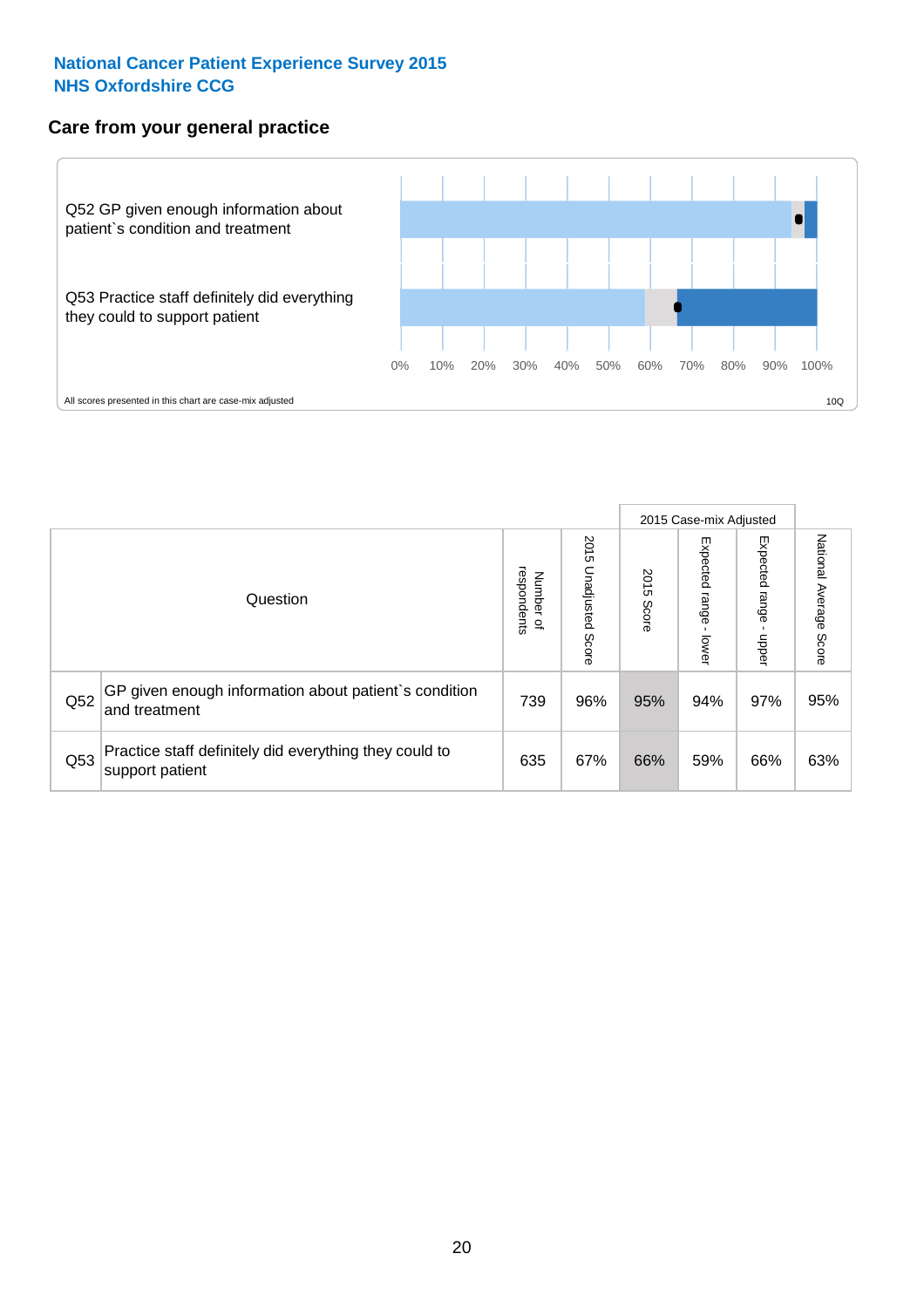## **Your overall NHS care (Part 1 of 2)**



|     |                                                                    |                          | 2015 Case-mix Adjusted          |               |                                           |                                           |                        |
|-----|--------------------------------------------------------------------|--------------------------|---------------------------------|---------------|-------------------------------------------|-------------------------------------------|------------------------|
|     | Question                                                           | respondents<br>Number of | 2015<br><b>Unadjusted Score</b> | 2015<br>Score | Expected range<br>$\blacksquare$<br>lower | Expected range<br>$\blacksquare$<br>nbber | National Average Score |
| Q54 | Hospital and community staff always worked well together           | 793                      | 54%                             | 54%           | 57%                                       | 65%                                       | 61%                    |
| Q55 | Patient given a care plan                                          | 641                      | 27%                             | 29%           | 29%                                       | 37%                                       | 33%                    |
| Q56 | Overall the administration of the care was very good /<br>good     | 807                      | 88%                             | 88%           | 87%                                       | 91%                                       | 89%                    |
| Q57 | Length of time for attending clinics and appointments was<br>right | 807                      | 62%                             | 62%           | 60%                                       | 72%                                       | 66%                    |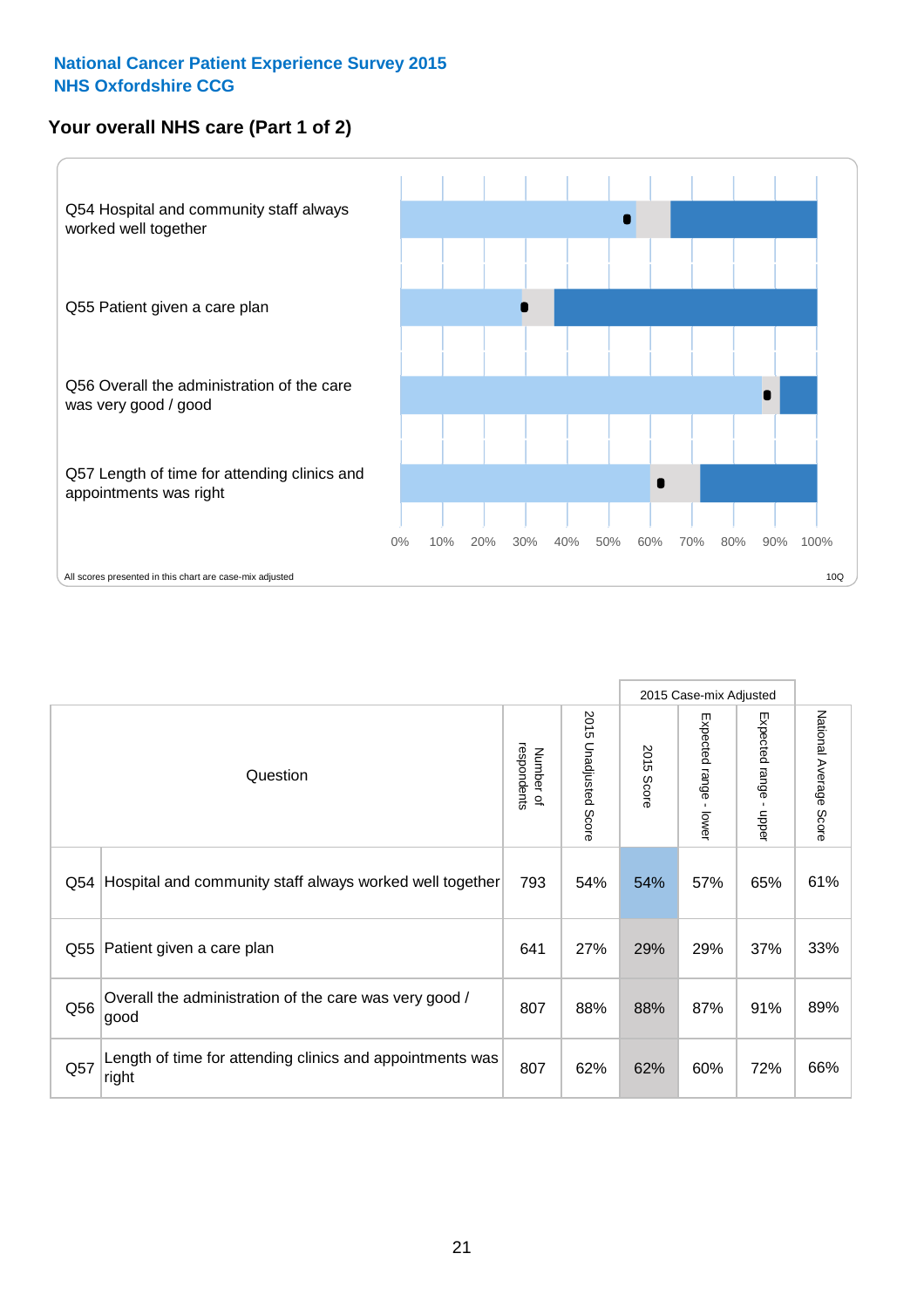### **Your overall NHS care (Part 2 of 2)**



|     |                                                       |                                   |                             |               |                            | 2015 Case-mix Adjusted     |                        |
|-----|-------------------------------------------------------|-----------------------------------|-----------------------------|---------------|----------------------------|----------------------------|------------------------|
|     | Question                                              | respondents<br>Number<br>$\Omega$ | 2015<br>Unadjusted<br>Score | 2015<br>Score | Expected<br>range<br>lower | Expected<br>range<br>nbber | National Average Score |
| Q58 | Taking part in cancer research discussed with patient | 776                               | 42%                         | 42%           | 22%                        | 35%                        | 28%                    |



|     |                                                                        |                                   |                             |               |                                                           | 2015 Case-mix Adjusted                                          |                              |
|-----|------------------------------------------------------------------------|-----------------------------------|-----------------------------|---------------|-----------------------------------------------------------|-----------------------------------------------------------------|------------------------------|
|     | Question                                                               | respondents<br>Number<br>$\Omega$ | 2015<br>Jnadjusted<br>Score | 2015<br>Score | OWer<br>limit<br>range<br>$\overline{\sigma}$<br>expected | Upper<br>limit<br>range<br>$\overline{\mathcal{C}}$<br>expected | National<br>Average<br>Score |
| Q59 | Patient's average rating of care scored from very poor to<br>very good | 797                               | 8.6                         | 8.6           | 8.6                                                       | 8.8                                                             | 8.7                          |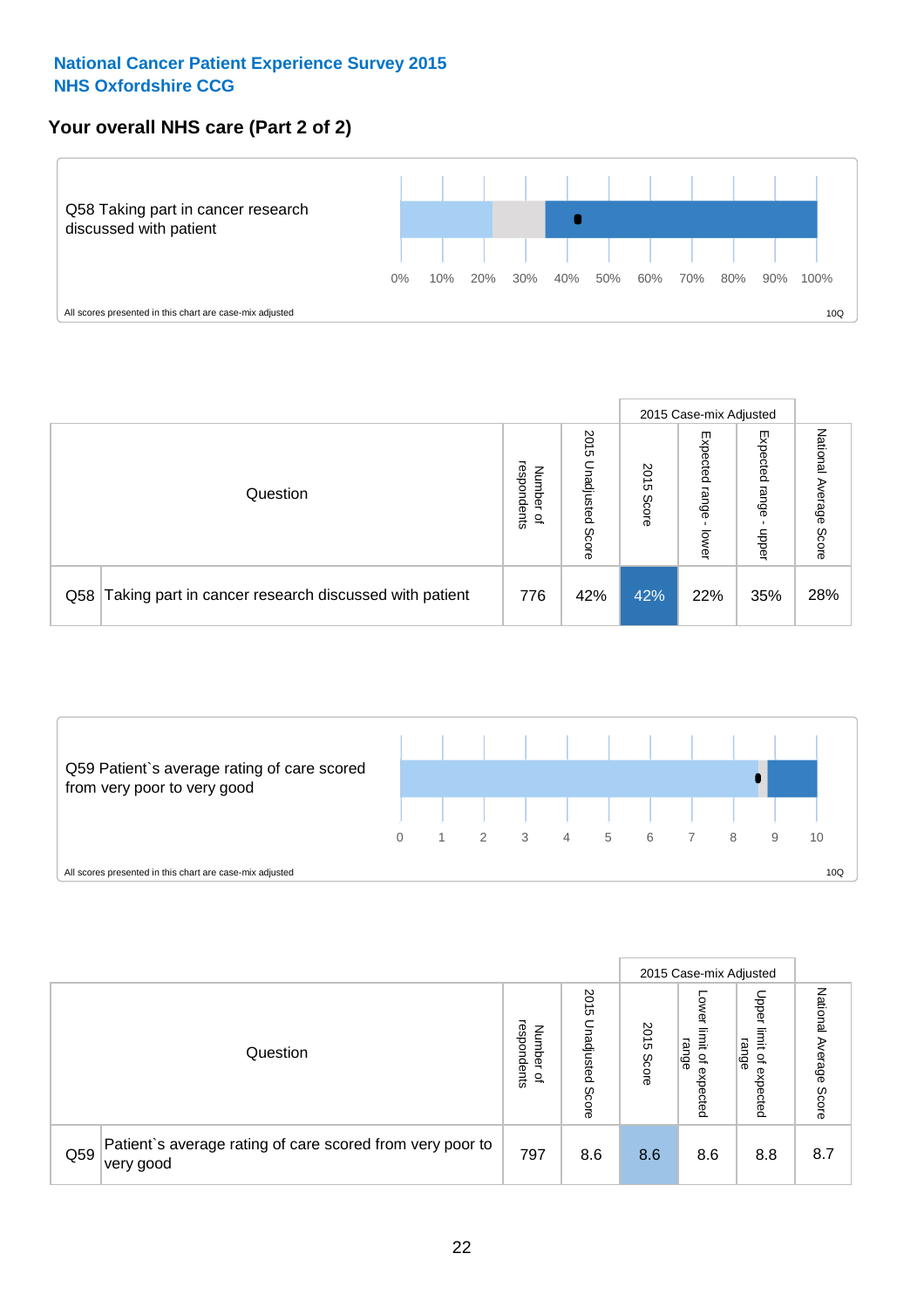## **Comparisons by tumour group for this CCG**

The following tables show the unadjusted CCG and the national percentage scores for each question broken down by tumour group. Where a cell in the table contains an asterisk this indicates that the number of patients in that group was below 21 and too small to display. Where a cell in the table contains "n.a." this indicates that there were no respondents for that tumour group.

## **Seeing your GP**

|                      | Q1. Saw GP once /<br>had to go to hospital | twice before being told | Q2. Patient thought<br>they were seen as<br>soon as necessary |                 |  |
|----------------------|--------------------------------------------|-------------------------|---------------------------------------------------------------|-----------------|--|
| <b>Cancer type</b>   | This CCG <sup>\$</sup>                     | <b>National</b>         | This CCG <sup>\$</sup>                                        | <b>National</b> |  |
| Brain / CNS          | $\star$                                    | 60%                     | $\star$                                                       | 77%             |  |
| <b>Breast</b>        | 92%                                        | 93%                     | 88%                                                           | 88%             |  |
| Colorectal / LGT     | 71%                                        | 72%                     | 77%                                                           | 80%             |  |
| Gynaecological       | 78%                                        | 75%                     | 71%                                                           | 78%             |  |
| Haematological       | 55%                                        | 64%                     | 81%                                                           | 80%             |  |
| <b>Head and Neck</b> | $\star$                                    | 77%                     | 68%                                                           | 79%             |  |
| Lung                 | 63%                                        | 69%                     | 75%                                                           | 83%             |  |
| Prostate             | 57%                                        | 79%                     | 73%                                                           | 85%             |  |
| Sarcoma              | $\star$                                    | 64%                     | $\star$                                                       | 69%             |  |
| Skin                 | 90%                                        | 91%                     | 88%                                                           | 87%             |  |
| <b>Upper Gastro</b>  | 70%                                        | 70%                     | 69%                                                           | 78%             |  |
| Urological           | 80%                                        | 81%                     | 89%                                                           | 84%             |  |
| Other                | 79%                                        | 70%                     | 81%                                                           | 78%             |  |
| <b>All Cancers</b>   | 74%                                        | 76%                     | 81%                                                           | 82%             |  |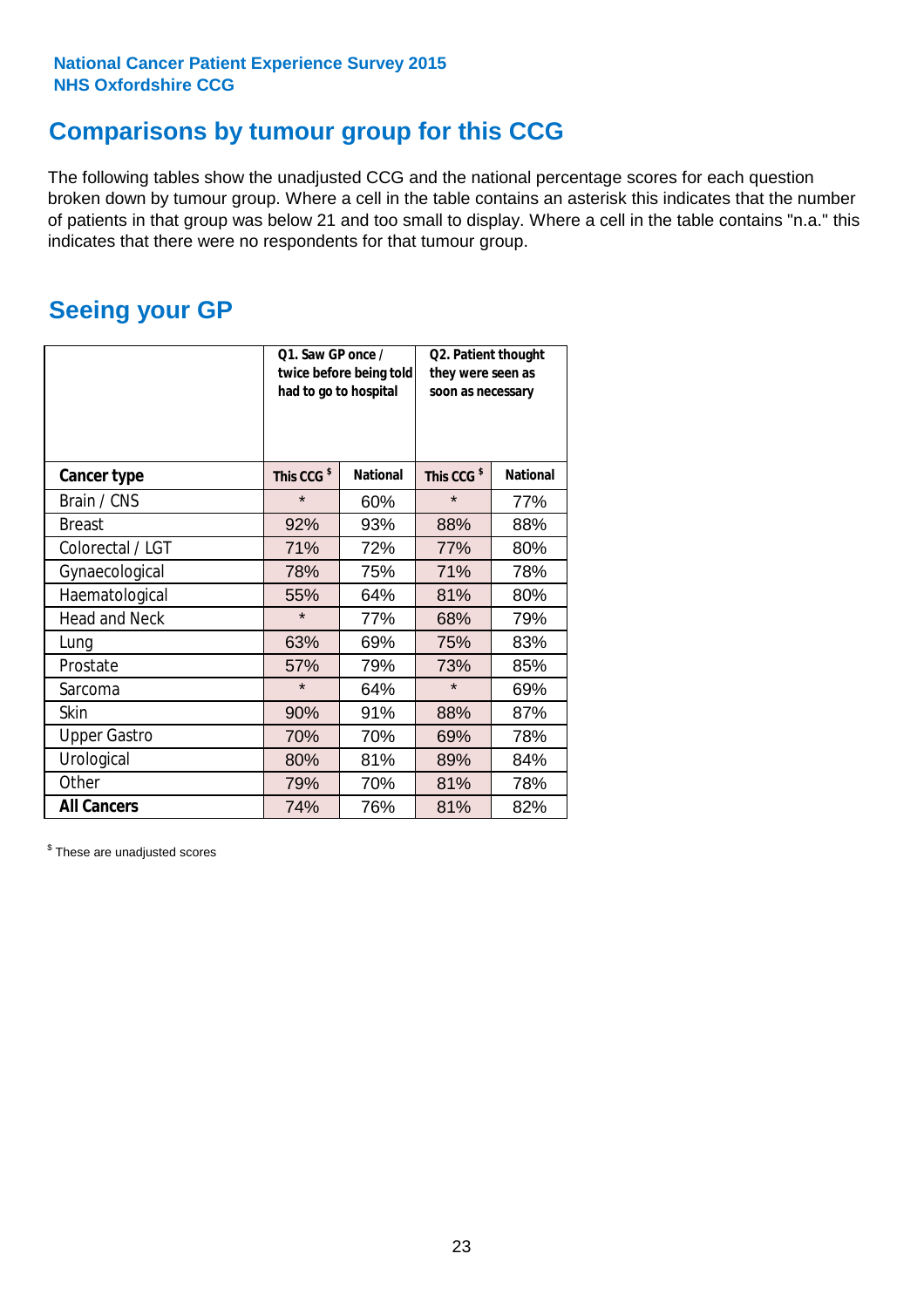## **Diagnostic tests**

|                      | be done was about<br>right | Q6. The length of time<br>waiting for the test to | Q7. Given complete<br>explanation of test<br>results in<br>understandable way |                 |  |  |
|----------------------|----------------------------|---------------------------------------------------|-------------------------------------------------------------------------------|-----------------|--|--|
| <b>Cancer type</b>   | This CCG <sup>\$</sup>     | <b>National</b>                                   | This CCG <sup>\$</sup>                                                        | <b>National</b> |  |  |
| Brain / CNS          | $\star$                    | 87%                                               | $\star$                                                                       | 69%             |  |  |
| <b>Breast</b>        | 91%                        | 90%                                               | 83%                                                                           | 82%             |  |  |
| Colorectal / LGT     | 78%                        | 86%                                               | 85%                                                                           | 81%             |  |  |
| Gynaecological       | 73%                        | 84%                                               | 75%                                                                           | 76%             |  |  |
| Haematological       | 88%                        | 87%                                               | 75%                                                                           | 76%             |  |  |
| <b>Head and Neck</b> | $\star$                    | 84%                                               | $\star$                                                                       | 77%             |  |  |
| Lung                 | 84%                        | 87%                                               | 69%                                                                           | 78%             |  |  |
| Prostate             | 83%                        | 85%                                               | 77%                                                                           | 79%             |  |  |
| Sarcoma              | $\star$                    | 81%                                               | $\star$                                                                       | 77%             |  |  |
| Skin                 | 97%                        | 89%                                               | 85%                                                                           | 85%             |  |  |
| <b>Upper Gastro</b>  | 80%                        | 83%                                               | 80%                                                                           | 77%             |  |  |
| Urological           | 88%                        | 85%                                               | 77%                                                                           | 78%             |  |  |
| Other                | 86%                        | 85%                                               | 82%                                                                           | 76%             |  |  |
| <b>All Cancers</b>   | 86%                        | 87%                                               | 80%                                                                           | 79%             |  |  |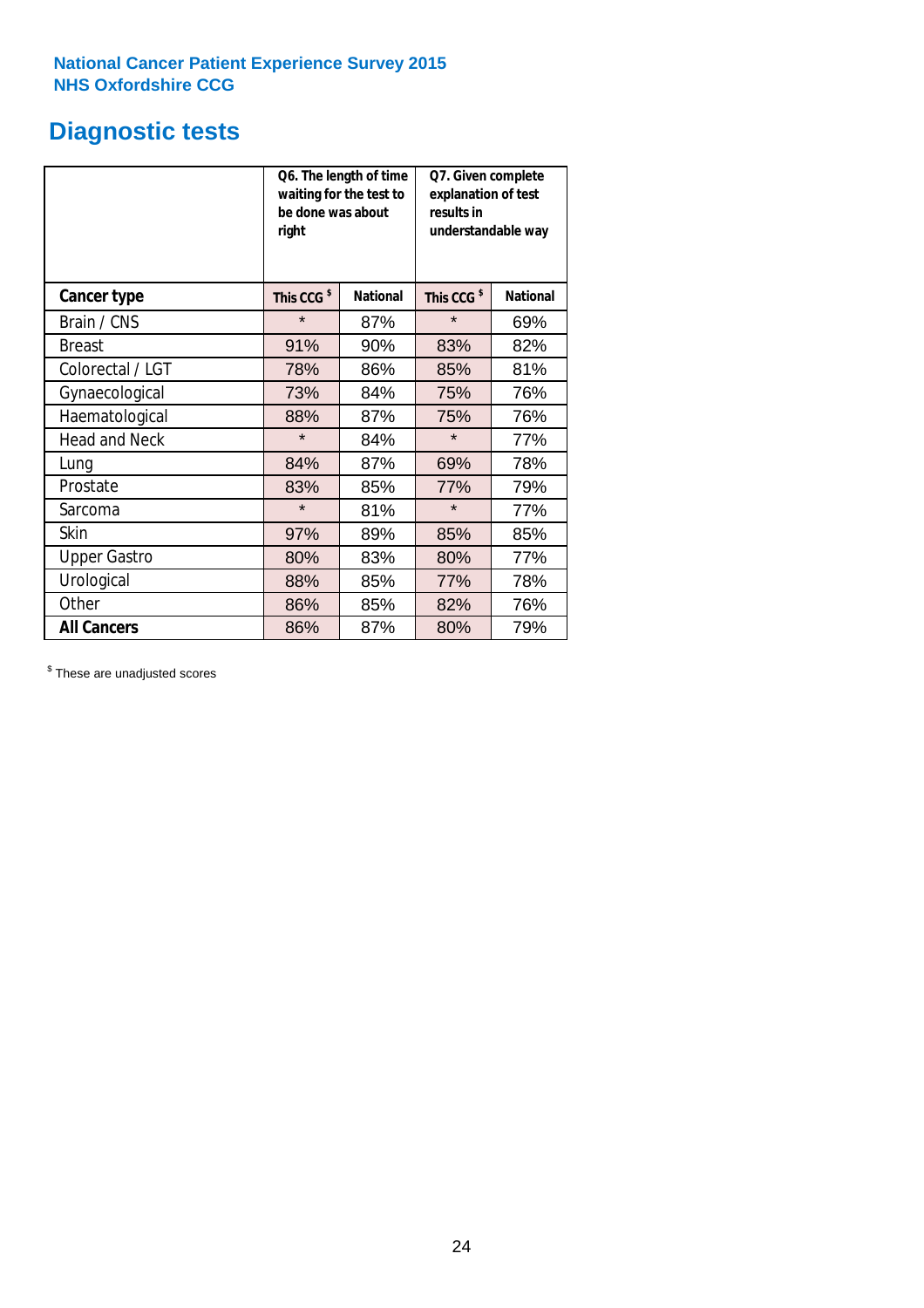## **Finding out what was wrong with you**

|                      | Q8. Patient told they<br>could bring a family<br>member or friend<br>when first told they<br>had cancer |                 | Q9. Patient felt they<br>were told sensitively<br>that they had cancer |                 | Q10. Patient<br>completely understood<br>the explanation of<br>what was wrong |                 | Q11. Patient given<br>easy to understand<br>written information<br>about the type of<br>cancer they had |                 |
|----------------------|---------------------------------------------------------------------------------------------------------|-----------------|------------------------------------------------------------------------|-----------------|-------------------------------------------------------------------------------|-----------------|---------------------------------------------------------------------------------------------------------|-----------------|
| <b>Cancer type</b>   | This CCG <sup>\$</sup>                                                                                  | <b>National</b> | This CCG <sup>\$</sup>                                                 | <b>National</b> | This CCG <sup>\$</sup>                                                        | <b>National</b> | This CCG <sup>\$</sup>                                                                                  | <b>National</b> |
| Brain / CNS          | $\star$                                                                                                 | 85%             | $\star$                                                                | 79%             | $\star$                                                                       | 60%             | $\star$                                                                                                 | 62%             |
| <b>Breast</b>        | 77%                                                                                                     | 83%             | 83%                                                                    | 88%             | 76%                                                                           | 78%             | 77%                                                                                                     | 76%             |
| Colorectal / LGT     | 89%                                                                                                     | 83%             | 92%                                                                    | 85%             | 79%                                                                           | 79%             | 74%                                                                                                     | 71%             |
| Gynaecological       | 65%                                                                                                     | 75%             | 78%                                                                    | 83%             | 63%                                                                           | 73%             | 58%                                                                                                     | 69%             |
| Haematological       | 77%                                                                                                     | 75%             | 83%                                                                    | 83%             | 56%                                                                           | 60%             | 76%                                                                                                     | 74%             |
| <b>Head and Neck</b> | $\star$                                                                                                 | 73%             | 76%                                                                    | 85%             | 86%                                                                           | 75%             | $\star$                                                                                                 | 61%             |
| Lung                 | 85%                                                                                                     | 80%             | 77%                                                                    | 83%             | 69%                                                                           | 75%             | 59%                                                                                                     | 66%             |
| Prostate             | 77%                                                                                                     | 80%             | 84%                                                                    | 84%             | 73%                                                                           | 78%             | 86%                                                                                                     | 80%             |
| Sarcoma              | $\star$                                                                                                 | 77%             | $\star$                                                                | 82%             | $\star$                                                                       | 63%             | $\star$                                                                                                 | 61%             |
| Skin                 | 78%                                                                                                     | 71%             | 98%                                                                    | 90%             | 81%                                                                           | 83%             | 86%                                                                                                     | 84%             |
| <b>Upper Gastro</b>  | 80%                                                                                                     | 79%             | 88%                                                                    | 79%             | 66%                                                                           | 72%             | 66%                                                                                                     | 64%             |
| Urological           | 75%                                                                                                     | 74%             | 80%                                                                    | 82%             | 71%                                                                           | 76%             | 80%                                                                                                     | 71%             |
| Other                | 81%                                                                                                     | 77%             | 86%                                                                    | 82%             | 73%                                                                           | 72%             | 64%                                                                                                     | 61%             |
| <b>All Cancers</b>   | 78%                                                                                                     | 79%             | 84%                                                                    | 84%             | 70%                                                                           | 73%             | 74%                                                                                                     | 72%             |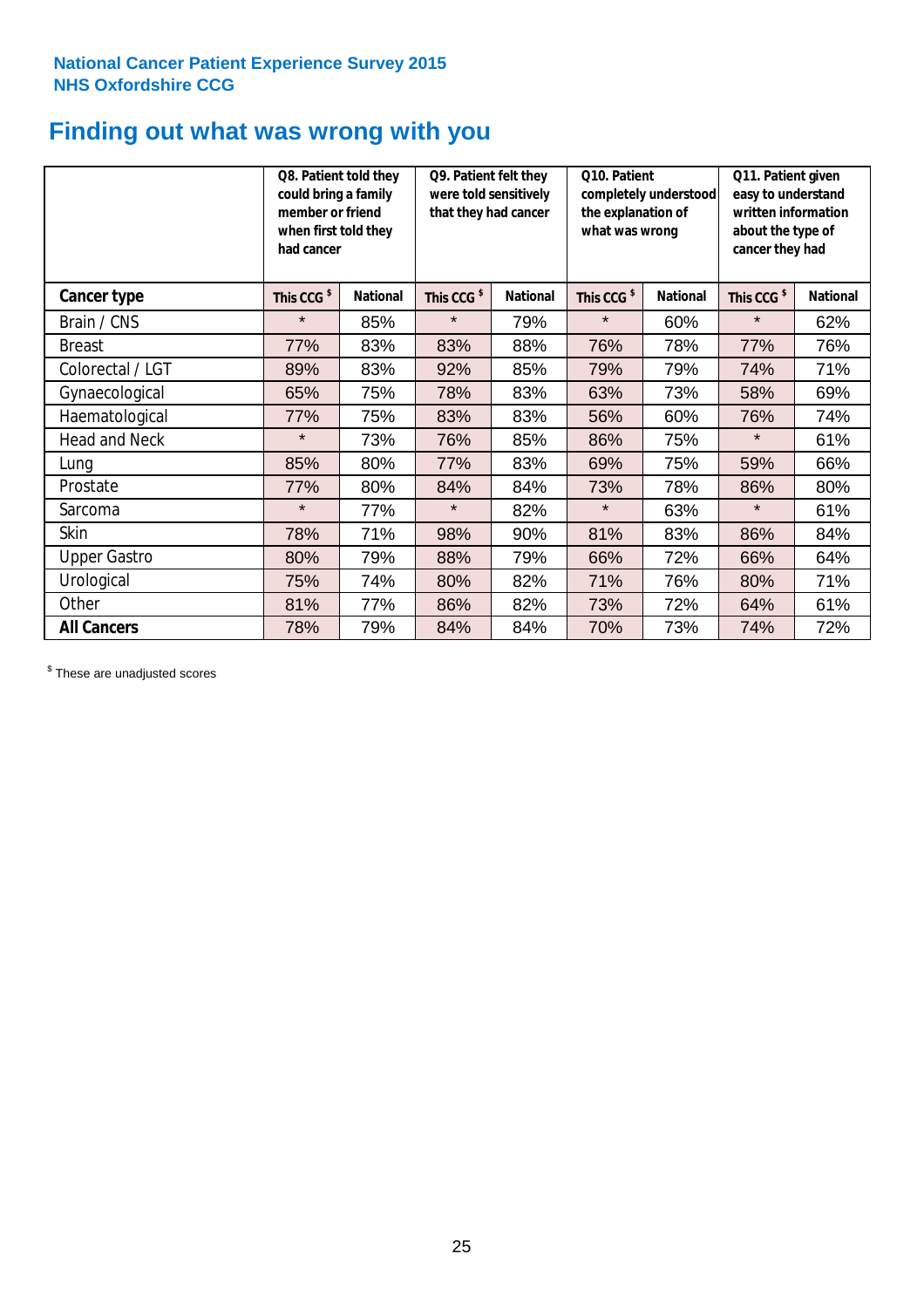# **Deciding the best treatment for you**

|                      | Q12. Patient felt that<br>treatment options<br>were completely<br>explained |                 | Q13. Possible side<br>understandable way | effects explained in an | Q14. Patient given<br>practical advice and<br>support in dealing with<br>side effects of<br>treatment |                 |  |
|----------------------|-----------------------------------------------------------------------------|-----------------|------------------------------------------|-------------------------|-------------------------------------------------------------------------------------------------------|-----------------|--|
| <b>Cancer type</b>   | This CCG <sup>\$</sup>                                                      | <b>National</b> | This CCG <sup>\$</sup>                   | <b>National</b>         | This CCG <sup>\$</sup>                                                                                | <b>National</b> |  |
| Brain / CNS          | $\star$                                                                     | 80%             | $\star$                                  | 71%                     | $\star$                                                                                               | 62%             |  |
| <b>Breast</b>        | 79%                                                                         | 84%             | 76%                                      | 76%                     | 61%                                                                                                   | 69%             |  |
| Colorectal / LGT     | 87%                                                                         | 85%             | 78%                                      | 75%                     | 67%                                                                                                   | 68%             |  |
| Gynaecological       | 73%                                                                         | 84%             | 70%                                      | 76%                     | 63%                                                                                                   | 68%             |  |
| Haematological       | 80%                                                                         | 81%             | 68%                                      | 69%                     | 62%                                                                                                   | 65%             |  |
| <b>Head and Neck</b> | $\star$                                                                     | 85%             | 57%                                      | 72%                     | 57%                                                                                                   | 67%             |  |
| Lung                 | 87%                                                                         | 84%             | 84%                                      | 74%                     | 76%                                                                                                   | 69%             |  |
| Prostate             | 89%                                                                         | 80%             | 73%                                      | 71%                     | 58%                                                                                                   | 61%             |  |
| Sarcoma              | $\star$                                                                     | 82%             | $\star$                                  | 75%                     | $\star$                                                                                               | 66%             |  |
| Skin                 | 87%                                                                         | 88%             | 59%                                      | 75%                     | 58%                                                                                                   | 74%             |  |
| <b>Upper Gastro</b>  | 79%                                                                         | 83%             | 87%                                      | 72%                     | 78%                                                                                                   | 66%             |  |
| Urological           | 76%                                                                         | 80%             | 67%                                      | 69%                     | 61%                                                                                                   | 61%             |  |
| Other                | 79%                                                                         | 80%             | 83%                                      | 72%                     | 69%                                                                                                   | 64%             |  |
| <b>All Cancers</b>   | 81%                                                                         | 83%             | 73%                                      | 73%                     | 64%                                                                                                   | 66%             |  |

|                      | in the future          | Q15. Patient definitely<br>told about side effects<br>that could affect them | Q16. Patient definitely<br>involved in decisions<br>about care and<br>treatment |                 |  |
|----------------------|------------------------|------------------------------------------------------------------------------|---------------------------------------------------------------------------------|-----------------|--|
| <b>Cancer type</b>   | This CCG <sup>\$</sup> | <b>National</b>                                                              | This CCG <sup>\$</sup>                                                          | <b>National</b> |  |
| Brain / CNS          | $\star$                | 56%                                                                          | $\star$                                                                         | 74%             |  |
| <b>Breast</b>        | 54%                    | 55%                                                                          | 79%                                                                             | 79%             |  |
| Colorectal / LGT     | 54%                    | 56%                                                                          | 86%                                                                             | 79%             |  |
| Gynaecological       | 35%                    | 54%                                                                          | 73%                                                                             | 76%             |  |
| Haematological       | 47%                    | 50%                                                                          | 82%                                                                             | 77%             |  |
| <b>Head and Neck</b> | $\star$                | 58%                                                                          | 76%                                                                             | 76%             |  |
| Lung                 | 48%                    | 54%                                                                          | 81%                                                                             | 78%             |  |
| Prostate             | 51%                    | 63%                                                                          | 69%                                                                             | 79%             |  |
| Sarcoma              | $\star$                | 54%                                                                          | $\star$                                                                         | 77%             |  |
| Skin                 | 43%                    | 66%                                                                          | 83%                                                                             | 86%             |  |
| <b>Upper Gastro</b>  | 57%                    | 53%                                                                          | 77%                                                                             | 77%             |  |
| Urological           | 56%                    | 52%                                                                          | 74%                                                                             | 75%             |  |
| Other                | 57%                    | 51%                                                                          | 85%                                                                             | 75%             |  |
| <b>All Cancers</b>   | 51%                    | 54%                                                                          | 80%                                                                             | 78%             |  |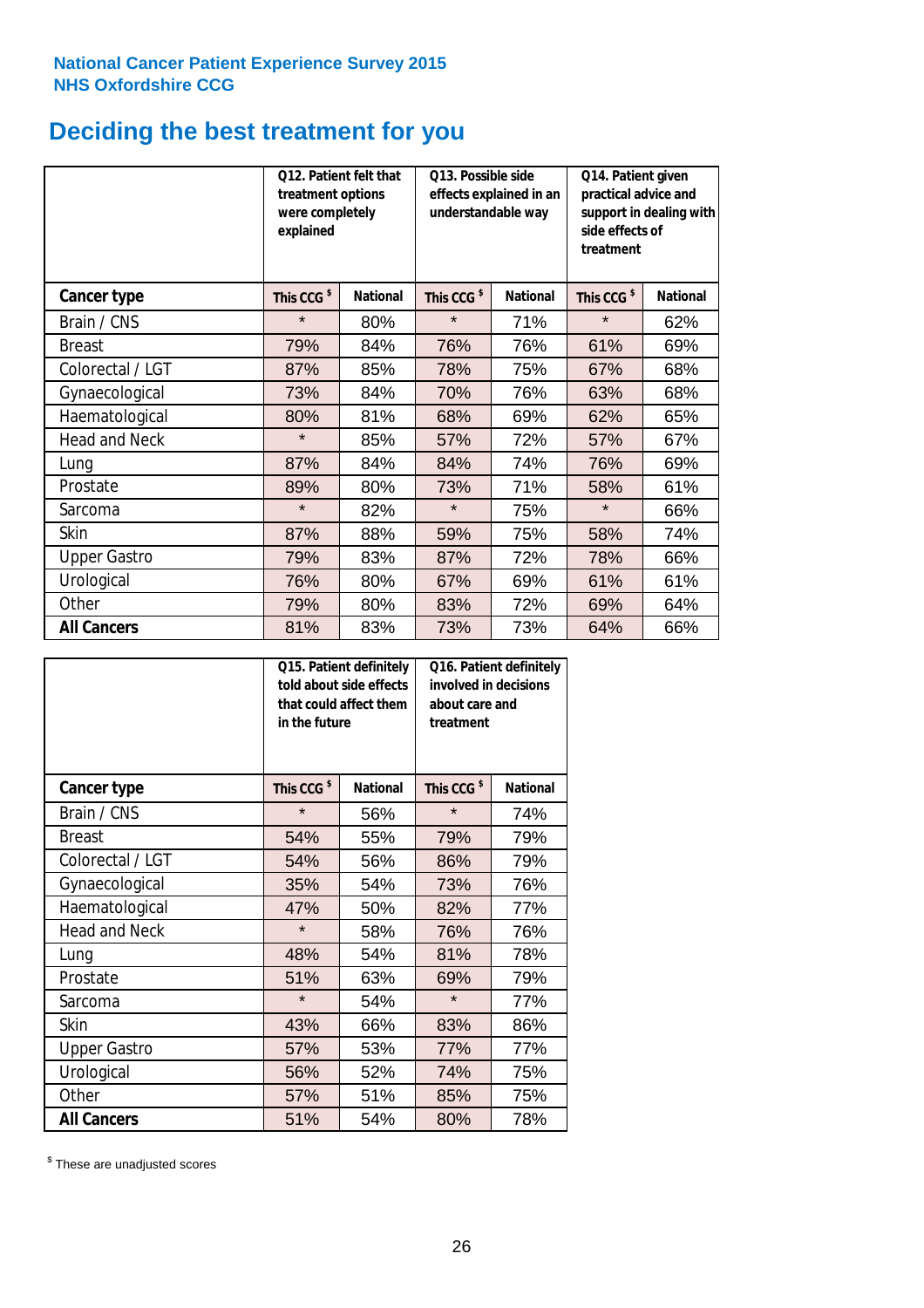## **Clinical Nurse Specialist**

|                      | would support them<br>through their<br>treatment | Q17. Patient given the<br>name of the CNS who | Q18. Patient found it<br>easy to contact their<br><b>CNS</b> |                 | <b>Q19. Get</b><br>understandable<br>answers to important<br>questions all or most<br>of the time |                 |  |
|----------------------|--------------------------------------------------|-----------------------------------------------|--------------------------------------------------------------|-----------------|---------------------------------------------------------------------------------------------------|-----------------|--|
| <b>Cancer type</b>   | This CCG <sup>\$</sup>                           | <b>National</b>                               | This CCG <sup>\$</sup>                                       | <b>National</b> | This CCG <sup>\$</sup>                                                                            | <b>National</b> |  |
| Brain / CNS          | $\star$                                          | 95%                                           | $\star$                                                      | 84%             | $\star$                                                                                           | 85%             |  |
| <b>Breast</b>        | 92%                                              | 94%                                           | 73%                                                          | 85%             | 82%                                                                                               | 88%             |  |
| Colorectal / LGT     | 89%                                              | 91%                                           | 83%                                                          | 88%             | 93%                                                                                               | 90%             |  |
| Gynaecological       | 94%                                              | 93%                                           | 80%                                                          | 86%             | 84%                                                                                               | 87%             |  |
| Haematological       | 89%                                              | 89%                                           | 80%                                                          | 89%             | 90%                                                                                               | 90%             |  |
| <b>Head and Neck</b> | 91%                                              | 88%                                           | $\star$                                                      | 86%             | $\star$                                                                                           | 88%             |  |
| Lung                 | 97%                                              | 93%                                           | 88%                                                          | 89%             | 84%                                                                                               | 89%             |  |
| Prostate             | 83%                                              | 89%                                           | 70%                                                          | 83%             | 82%                                                                                               | 88%             |  |
| Sarcoma              | $\star$                                          | 87%                                           | $\star$                                                      | 86%             | $\star$                                                                                           | 88%             |  |
| Skin                 | 76%                                              | 88%                                           | 91%                                                          | 90%             | $\star$                                                                                           | 92%             |  |
| <b>Upper Gastro</b>  | 94%                                              | 92%                                           | 86%                                                          | 87%             | 97%                                                                                               | 88%             |  |
| Urological           | 88%                                              | 80%                                           | 73%                                                          | 85%             | 81%                                                                                               | 88%             |  |
| Other                | 87%                                              | 86%                                           | 85%                                                          | 86%             | 97%                                                                                               | 87%             |  |
| <b>All Cancers</b>   | 89%                                              | 90%                                           | 79%                                                          | 87%             | 87%                                                                                               | 88%             |  |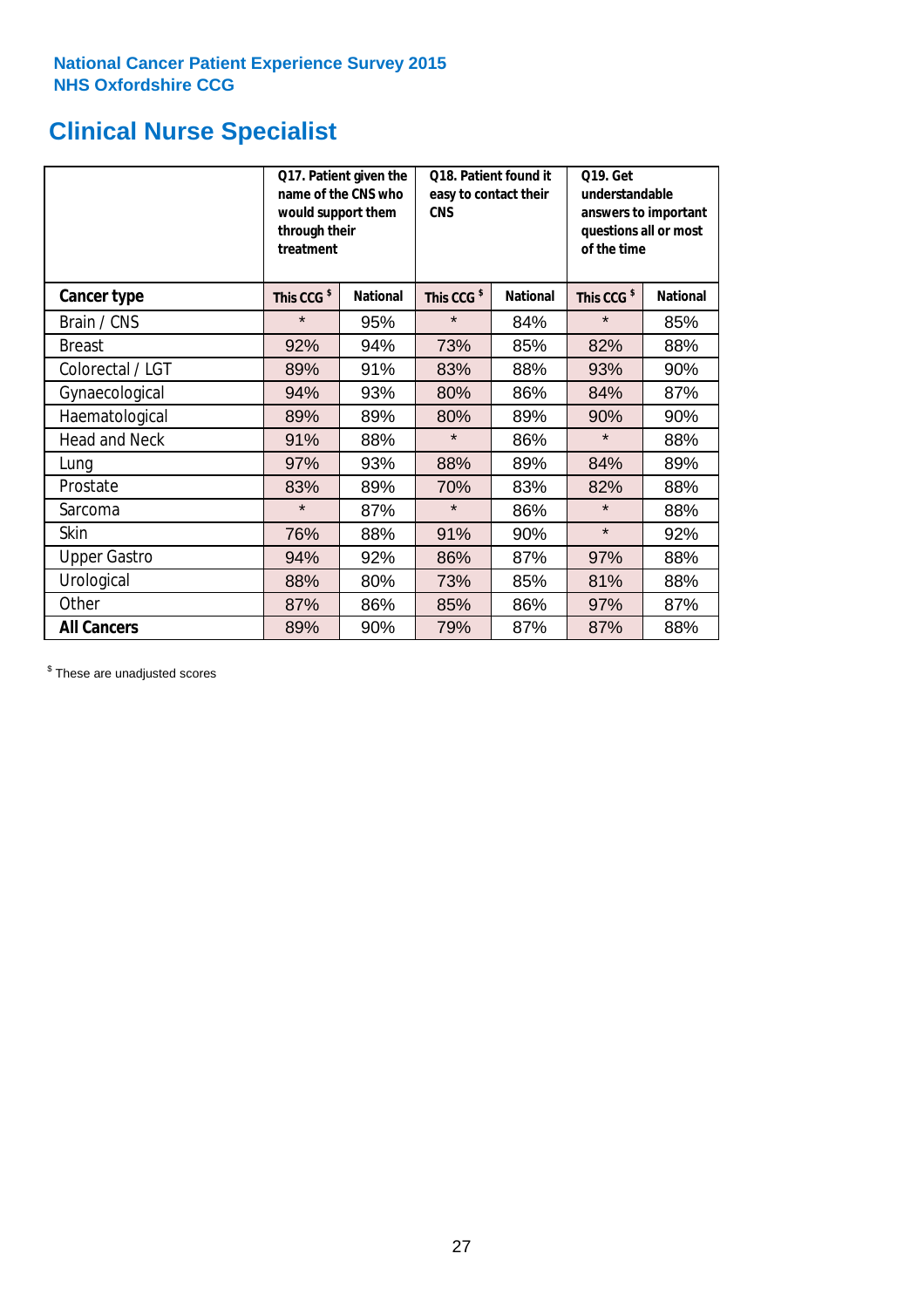## **Support for people with cancer**

|                      | Q20. Hospital staff<br>gave information | about support groups | Q21. Hospital staff<br>gave information<br>about impact cancer<br>could have on day to<br>day activities |                 | Q22. Hospital staff<br>gave information on<br>getting financial help |                 | Q23. Hospital staff told<br>patient they could get<br>free prescriptions |                 |
|----------------------|-----------------------------------------|----------------------|----------------------------------------------------------------------------------------------------------|-----------------|----------------------------------------------------------------------|-----------------|--------------------------------------------------------------------------|-----------------|
| Cancer type          | This CCG <sup>\$</sup>                  | <b>National</b>      | This CCG <sup>\$</sup>                                                                                   | <b>National</b> | This CCG <sup>\$</sup>                                               | <b>National</b> | This CCG <sup>\$</sup>                                                   | <b>National</b> |
| Brain / CNS          | $\star$                                 | 85%                  | $\star$                                                                                                  | 80%             | $\star$                                                              | 72%             | $\star$                                                                  | 79%             |
| <b>Breast</b>        | 88%                                     | 88%                  | 79%                                                                                                      | 85%             | 49%                                                                  | 60%             | 67%                                                                      | 80%             |
| Colorectal / LGT     | 74%                                     | 82%                  | 78%                                                                                                      | 82%             | 41%                                                                  | 52%             | 76%                                                                      | 83%             |
| Gynaecological       | 88%                                     | 83%                  | 70%                                                                                                      | 81%             | 50%                                                                  | 58%             | 68%                                                                      | 76%             |
| Haematological       | 92%                                     | 82%                  | 81%                                                                                                      | 82%             | 63%                                                                  | 56%             | 87%                                                                      | 86%             |
| <b>Head and Neck</b> | $\star$                                 | 83%                  | $\star$                                                                                                  | 80%             | $\star$                                                              | 55%             | $\star$                                                                  | 80%             |
| Lung                 | 67%                                     | 82%                  | 71%                                                                                                      | 80%             | $\star$                                                              | 68%             | $\star$                                                                  | 85%             |
| Prostate             | 83%                                     | 85%                  | 85%                                                                                                      | 81%             | $\star$                                                              | 41%             | $\star$                                                                  | 76%             |
| Sarcoma              | $\star$                                 | 82%                  | $\star$                                                                                                  | 80%             | $\star$                                                              | 57%             | $\star$                                                                  | 75%             |
| Skin                 | $\star$                                 | 85%                  | $\star$                                                                                                  | 85%             | $\star$                                                              | 51%             | $\star$                                                                  | 65%             |
| <b>Upper Gastro</b>  | 85%                                     | 82%                  | 95%                                                                                                      | 78%             | $\star$                                                              | 57%             | $\star$                                                                  | 83%             |
| Urological           | 88%                                     | 71%                  | 72%                                                                                                      | 70%             | 30%                                                                  | 33%             | 67%                                                                      | 69%             |
| Other                | 91%                                     | 80%                  | 89%                                                                                                      | 77%             | 69%                                                                  | 53%             | 84%                                                                      | 79%             |
| <b>All Cancers</b>   | 86%                                     | 83%                  | 79%                                                                                                      | 81%             | 53%                                                                  | 55%             | 74%                                                                      | 80%             |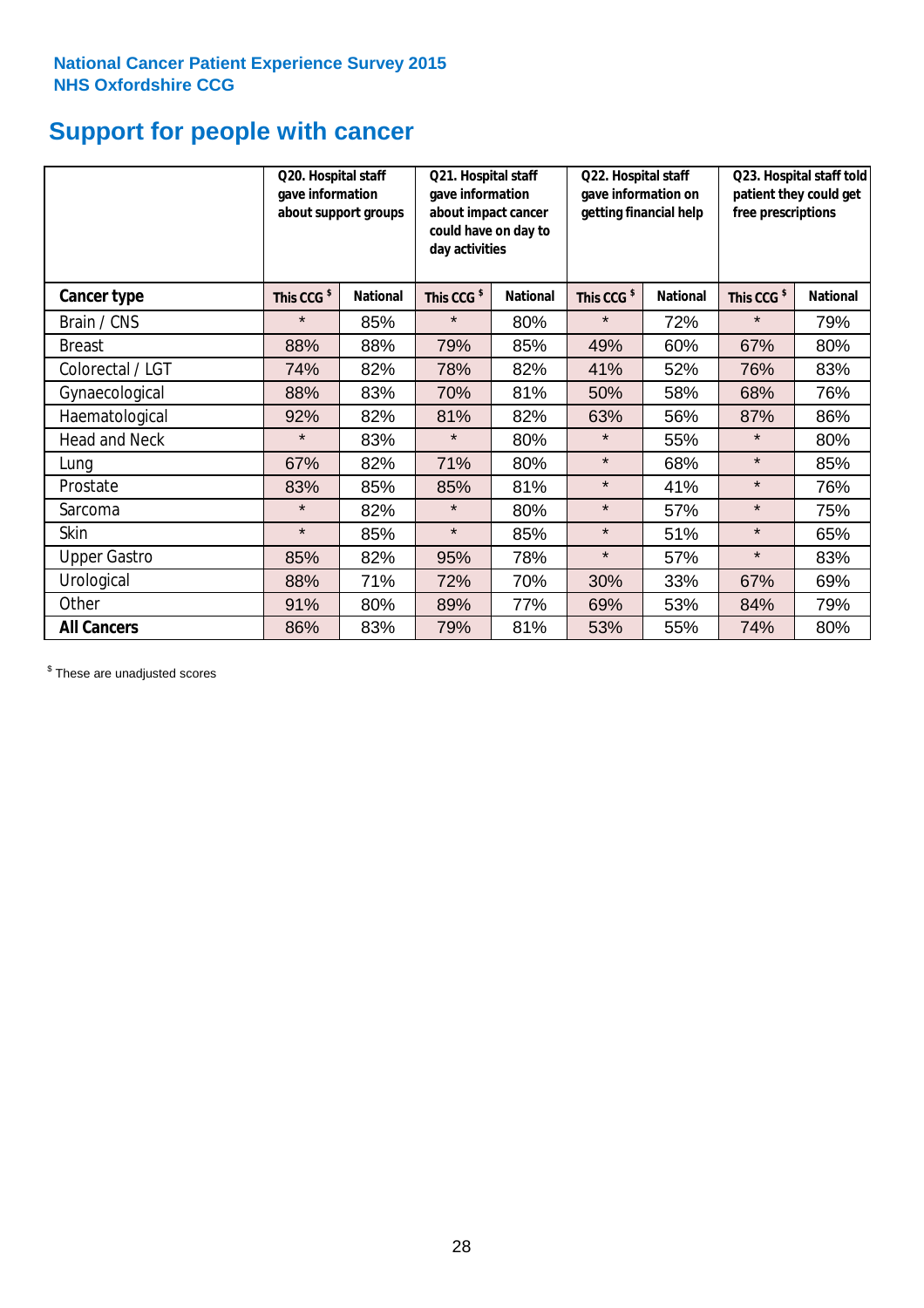## **Operations**

|                      | Q26. Staff explained<br>how operation had<br>gone in<br>understandable way |                 |  |  |
|----------------------|----------------------------------------------------------------------------|-----------------|--|--|
| <b>Cancer type</b>   | This CCG <sup>\$</sup>                                                     | <b>National</b> |  |  |
| Brain / CNS          | $\star$                                                                    | 75%             |  |  |
| <b>Breast</b>        | 80%                                                                        | 77%             |  |  |
| Colorectal / LGT     | 85%                                                                        | 81%             |  |  |
| Gynaecological       | 78%                                                                        | 79%             |  |  |
| Haematological       | $\star$                                                                    | 75%             |  |  |
| <b>Head and Neck</b> | $\star$                                                                    | 77%             |  |  |
| Lung                 | $\star$                                                                    | 76%             |  |  |
| Prostate             | 72%                                                                        | 76%             |  |  |
| Sarcoma              | $\star$                                                                    | 80%             |  |  |
| Skin                 | 74%                                                                        | 84%             |  |  |
| <b>Upper Gastro</b>  | $\star$                                                                    | 81%             |  |  |
| Urological           | 79%                                                                        | 74%             |  |  |
| Other                | 88%                                                                        | 78%             |  |  |
| <b>All Cancers</b>   | 80%                                                                        | 78%             |  |  |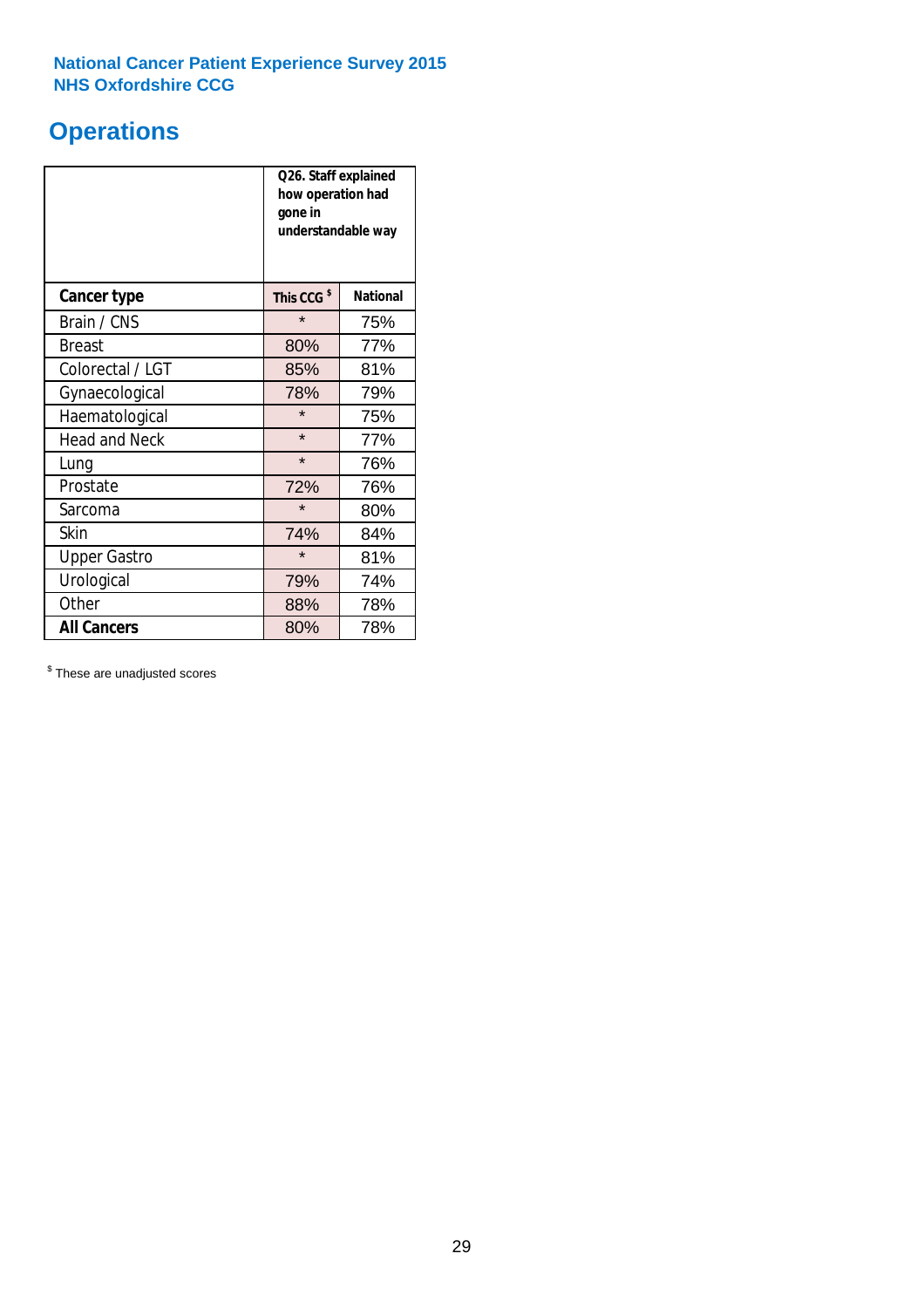## **Hospital care as an inpatient (Part 1 of 2)**

|                      | or nurses did not talk<br>they were not there | Q28. Groups of doctors<br>in front of patient as if | Q29. Patient had<br>confidence and trust in<br>all doctors treating<br>them |                 | Q30. Patient's family<br>or someone close<br>definitely had<br>opportunity to talk to<br>doctor |                 | Q31. Patient had<br>confidence and trust in I<br>all ward nurses |                 |
|----------------------|-----------------------------------------------|-----------------------------------------------------|-----------------------------------------------------------------------------|-----------------|-------------------------------------------------------------------------------------------------|-----------------|------------------------------------------------------------------|-----------------|
| Cancer type          | This CCG <sup>\$</sup>                        | <b>National</b>                                     | This CCG <sup>\$</sup>                                                      | <b>National</b> | This CCG <sup>\$</sup>                                                                          | <b>National</b> | This CCG <sup>\$</sup>                                           | <b>National</b> |
| Brain / CNS          | $\star$                                       | 68%                                                 | $\star$                                                                     | 78%             | $\star$                                                                                         | 65%             | $\star$                                                          | 67%             |
| <b>Breast</b>        | 93%                                           | 89%                                                 | 87%                                                                         | 86%             | 70%                                                                                             | 73%             | 69%                                                              | 74%             |
| Colorectal / LGT     | 74%                                           | 75%                                                 | 85%                                                                         | 85%             | 71%                                                                                             | 72%             | 63%                                                              | 68%             |
| Gynaecological       | 83%                                           | 84%                                                 | 87%                                                                         | 86%             | 70%                                                                                             | 71%             | 55%                                                              | 69%             |
| Haematological       | 84%                                           | 80%                                                 | 79%                                                                         | 81%             | 73%                                                                                             | 75%             | 72%                                                              | 73%             |
| <b>Head and Neck</b> | $\star$                                       | 79%                                                 | $\star$                                                                     | 85%             | $\star$                                                                                         | 73%             | $\star$                                                          | 72%             |
| Lung                 | 76%                                           | 75%                                                 | 76%                                                                         | 82%             | 71%                                                                                             | 71%             | 72%                                                              | 73%             |
| Prostate             | 80%                                           | 84%                                                 | 73%                                                                         | 87%             | 71%                                                                                             | 72%             | 60%                                                              | 75%             |
| Sarcoma              | $\star$                                       | 82%                                                 | $\star$                                                                     | 85%             | $\star$                                                                                         | 75%             | $\star$                                                          | 70%             |
| Skin                 | $\star$                                       | 85%                                                 | $\star$                                                                     | 90%             | $\star$                                                                                         | 79%             | $\star$                                                          | 84%             |
| <b>Upper Gastro</b>  | 75%                                           | 75%                                                 | 79%                                                                         | 83%             | 79%                                                                                             | 72%             | 57%                                                              | 70%             |
| Urological           | 81%                                           | 80%                                                 | 83%                                                                         | 84%             | 67%                                                                                             | 67%             | 78%                                                              | 75%             |
| Other                | 93%                                           | 79%                                                 | 89%                                                                         | 79%             | 63%                                                                                             | 70%             | 68%                                                              | 69%             |
| <b>All Cancers</b>   | 84%                                           | 81%                                                 | 83%                                                                         | 84%             | 71%                                                                                             | 72%             | 68%                                                              | 72%             |

|                      | on duty                | Q32. Always / nearly<br>always enough nurses |                        | Q33. All staff asked<br>patient what name<br>they preferred to be<br>called by |                        | Q34. Always given<br>enough privacy when<br>discussing condition or<br>treatment |                        | Q35. Patient was able<br>to discuss worries or<br>fears with staff during<br>visit |  |
|----------------------|------------------------|----------------------------------------------|------------------------|--------------------------------------------------------------------------------|------------------------|----------------------------------------------------------------------------------|------------------------|------------------------------------------------------------------------------------|--|
| <b>Cancer type</b>   | This CCG <sup>\$</sup> | <b>National</b>                              | This CCG <sup>\$</sup> | <b>National</b>                                                                | This CCG <sup>\$</sup> | <b>National</b>                                                                  | This CCG <sup>\$</sup> | <b>National</b>                                                                    |  |
| Brain / CNS          | $\star$                | 64%                                          | $\star$                | 69%                                                                            | $\star$                | 80%                                                                              | $\star$                | 44%                                                                                |  |
| <b>Breast</b>        | 69%                    | 69%                                          | 73%                    | 60%                                                                            | 91%                    | 86%                                                                              | 52%                    | 53%                                                                                |  |
| Colorectal / LGT     | 67%                    | 61%                                          | 73%                    | 70%                                                                            | 86%                    | 84%                                                                              | 54%                    | 54%                                                                                |  |
| Gynaecological       | 55%                    | 65%                                          | 73%                    | 63%                                                                            | 78%                    | 82%                                                                              | 52%                    | 50%                                                                                |  |
| Haematological       | 60%                    | 63%                                          | 72%                    | 67%                                                                            | 86%                    | 86%                                                                              | 47%                    | 55%                                                                                |  |
| <b>Head and Neck</b> | $\star$                | 67%                                          | $\star$                | 66%                                                                            | $\star$                | 85%                                                                              | $\star$                | 50%                                                                                |  |
| Lung                 | 72%                    | 68%                                          | 65%                    | 71%                                                                            | 83%                    | 84%                                                                              | $\star$                | 49%                                                                                |  |
| Prostate             | 67%                    | 71%                                          | 57%                    | 67%                                                                            | 83%                    | 87%                                                                              | 57%                    | 52%                                                                                |  |
| Sarcoma              | $\star$                | 68%                                          | $\star$                | 71%                                                                            | $\star$                | 87%                                                                              | $\star$                | 52%                                                                                |  |
| Skin                 | $\star$                | 81%                                          | $\star$                | 67%                                                                            | $\star$                | 89%                                                                              | $\star$                | 61%                                                                                |  |
| <b>Upper Gastro</b>  | 68%                    | 62%                                          | 79%                    | 75%                                                                            | 89%                    | 83%                                                                              | 71%                    | 53%                                                                                |  |
| Urological           | 71%                    | 68%                                          | 78%                    | 71%                                                                            | 80%                    | 84%                                                                              | 36%                    | 46%                                                                                |  |
| Other                | 68%                    | 62%                                          | 65%                    | 66%                                                                            | 86%                    | 82%                                                                              | 53%                    | 48%                                                                                |  |
| <b>All Cancers</b>   | 67%                    | 66%                                          | 72%                    | 67%                                                                            | 86%                    | 85%                                                                              | 51%                    | 52%                                                                                |  |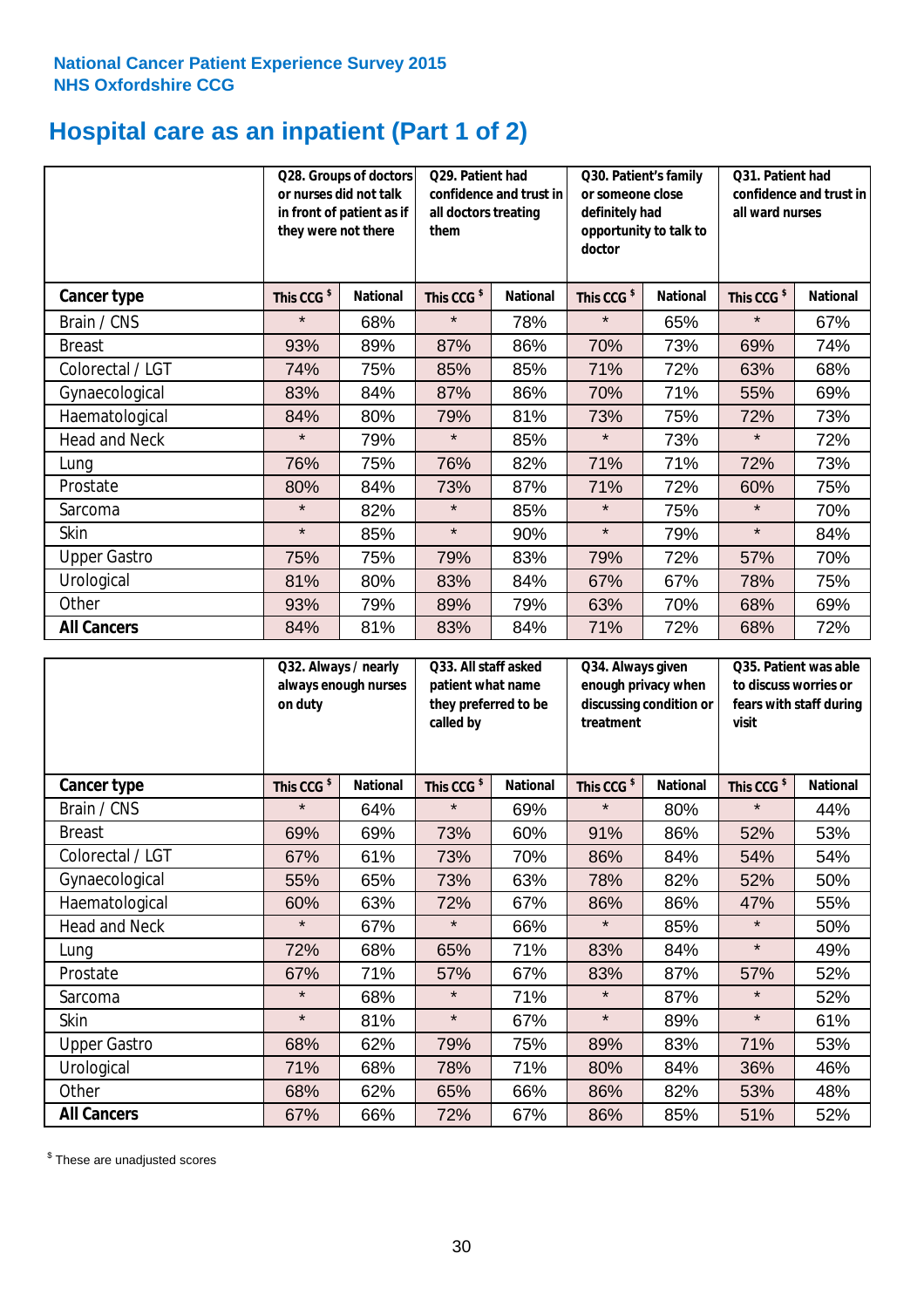## **Hospital care as an inpatient (Part 2 of 2)**

|                      | Q36. Hospital staff<br>definitely did<br>everything to help<br>control pain |                 | Q37. Always treated<br>with respect and<br>dignity by staff |                 | Q38. Given clear<br>written information<br>about what should /<br>should not do post<br>discharge |                 | Q39. Staff told patient<br>who to contact if<br>worried post discharge |                 |
|----------------------|-----------------------------------------------------------------------------|-----------------|-------------------------------------------------------------|-----------------|---------------------------------------------------------------------------------------------------|-----------------|------------------------------------------------------------------------|-----------------|
| <b>Cancer type</b>   | This CCG <sup>\$</sup>                                                      | <b>National</b> | This CCG <sup>\$</sup>                                      | <b>National</b> | This CCG <sup>\$</sup>                                                                            | <b>National</b> | This CCG <sup>\$</sup>                                                 | <b>National</b> |
| Brain / CNS          | $\star$                                                                     | 82%             | $\star$                                                     | 84%             | $\star$                                                                                           | 79%             | $\star$                                                                | 91%             |
| <b>Breast</b>        | 87%                                                                         | 86%             | 89%                                                         | 88%             | 88%                                                                                               | 90%             | 93%                                                                    | 95%             |
| Colorectal / LGT     | 88%                                                                         | 84%             | 86%                                                         | 86%             | 85%                                                                                               | 83%             | 88%                                                                    | 94%             |
| Gynaecological       | 81%                                                                         | 83%             | 79%                                                         | 85%             | 85%                                                                                               | 86%             | 95%                                                                    | 93%             |
| Haematological       | 88%                                                                         | 84%             | 89%                                                         | 89%             | 79%                                                                                               | 79%             | 94%                                                                    | 95%             |
| <b>Head and Neck</b> | $\star$                                                                     | 84%             | $\star$                                                     | 88%             | $\star$                                                                                           | 86%             | $\star$                                                                | 92%             |
| Lung                 | 78%                                                                         | 83%             | 84%                                                         | 87%             | 75%                                                                                               | 81%             | 96%                                                                    | 92%             |
| Prostate             | 79%                                                                         | 85%             | 90%                                                         | 91%             | 89%                                                                                               | 87%             | 90%                                                                    | 94%             |
| Sarcoma              | $\star$                                                                     | 86%             | $\star$                                                     | 91%             | $\star$                                                                                           | 83%             | $\star$                                                                | 94%             |
| Skin                 | $\star$                                                                     | 88%             | $\star$                                                     | 93%             | $\star$                                                                                           | 91%             | $\star$                                                                | 97%             |
| <b>Upper Gastro</b>  | 83%                                                                         | 83%             | 86%                                                         | 86%             | 89%                                                                                               | 79%             | 100%                                                                   | 93%             |
| Urological           | 78%                                                                         | 80%             | 89%                                                         | 88%             | 89%                                                                                               | 83%             | 94%                                                                    | 90%             |
| Other                | 85%                                                                         | 82%             | 89%                                                         | 85%             | 87%                                                                                               | 80%             | 93%                                                                    | 92%             |
| <b>All Cancers</b>   | 84%                                                                         | 84%             | 88%                                                         | 87%             | 86%                                                                                               | 84%             | 93%                                                                    | 94%             |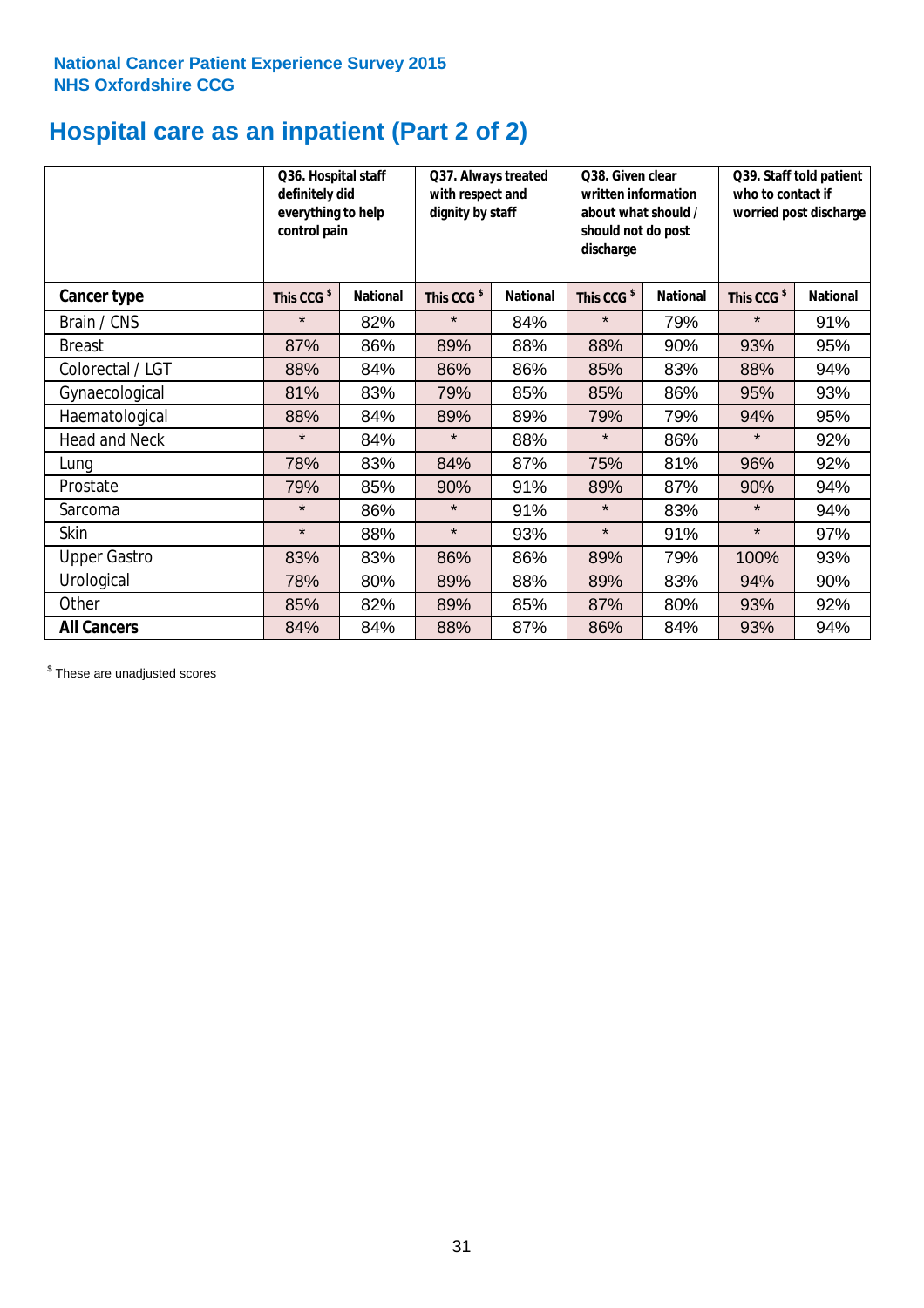# **Hospital care as a day patient / outpatient**

|                      | to discuss worries or<br>visit | Q41. Patient was able<br>fears with staff during | Q42. Doctor had the<br>right notes and other<br>documentation with<br>them |                 | Q44. Beforehand<br>patient had all<br>information needed<br>about radiotherapy<br>treatment |                 | Q45. Patient given<br>understandable<br>information about<br>whether radiotherapy<br>was working |                 |
|----------------------|--------------------------------|--------------------------------------------------|----------------------------------------------------------------------------|-----------------|---------------------------------------------------------------------------------------------|-----------------|--------------------------------------------------------------------------------------------------|-----------------|
| Cancer type          | This CCG <sup>\$</sup>         | <b>National</b>                                  | This CCG <sup>\$</sup>                                                     | <b>National</b> | This CCG <sup>\$</sup>                                                                      | <b>National</b> | This CCG <sup>\$</sup>                                                                           | <b>National</b> |
| Brain / CNS          | $\star$                        | 65%                                              | $\star$                                                                    | 94%             | $\star$                                                                                     | 85%             | $\star$                                                                                          | 52%             |
| <b>Breast</b>        | 67%                            | 70%                                              | 98%                                                                        | 95%             | 81%                                                                                         | 87%             | 46%                                                                                              | 60%             |
| Colorectal / LGT     | 65%                            | 73%                                              | 92%                                                                        | 95%             | 80%                                                                                         | 85%             | 48%                                                                                              | 55%             |
| Gynaecological       | 62%                            | 70%                                              | 96%                                                                        | 96%             | $\star$                                                                                     | 85%             | $\star$                                                                                          | 64%             |
| Haematological       | 68%                            | 74%                                              | 99%                                                                        | 97%             | $\star$                                                                                     | 82%             | $\star$                                                                                          | 64%             |
| <b>Head and Neck</b> | $\star$                        | 69%                                              | $\star$                                                                    | 95%             | $\star$                                                                                     | 86%             | $\star$                                                                                          | 60%             |
| Lung                 | 46%                            | 69%                                              | 93%                                                                        | 96%             | $\star$                                                                                     | 86%             | $\star$                                                                                          | 59%             |
| Prostate             | 60%                            | 69%                                              | 94%                                                                        | 95%             | $\star$                                                                                     | 88%             | $\star$                                                                                          | 61%             |
| Sarcoma              | $\star$                        | 68%                                              | $\star$                                                                    | 97%             | n.a.                                                                                        | 88%             | n.a.                                                                                             | 63%             |
| Skin                 | 48%                            | 73%                                              | 95%                                                                        | 96%             | $\star$                                                                                     | 81%             | $\star$                                                                                          | 63%             |
| <b>Upper Gastro</b>  | 79%                            | 68%                                              | 100%                                                                       | 95%             | $\star$                                                                                     | 85%             | $\star$                                                                                          | 57%             |
| Urological           | 55%                            | 65%                                              | 92%                                                                        | 95%             | $\star$                                                                                     | 81%             | $\star$                                                                                          | 53%             |
| Other                | 75%                            | 67%                                              | 94%                                                                        | 95%             | $\star$                                                                                     | 83%             | $\star$                                                                                          | 59%             |
| <b>All Cancers</b>   | 64%                            | 70%                                              | 96%                                                                        | 96%             | 84%                                                                                         | 86%             | 50%                                                                                              | 60%             |

|                      | O47. Beforehand<br>patient had all<br>information needed<br>treatment | about chemotherapy | Q48. Patient given<br>understandable<br>information about<br>whether<br>chemotherapy was<br>working |                 |  |
|----------------------|-----------------------------------------------------------------------|--------------------|-----------------------------------------------------------------------------------------------------|-----------------|--|
| <b>Cancer type</b>   | This CCG <sup>\$</sup>                                                | <b>National</b>    | This CCG <sup>\$</sup>                                                                              | <b>National</b> |  |
| Brain / CNS          | $\star$                                                               | 82%                | $\star$                                                                                             | 57%             |  |
| <b>Breast</b>        | 85%                                                                   | 83%                | 59%                                                                                                 | 62%             |  |
| Colorectal / LGT     | 81%                                                                   | 86%                | 54%                                                                                                 | 65%             |  |
| Gynaecological       | 85%                                                                   | 86%                | 53%                                                                                                 | 68%             |  |
| Haematological       | 82%                                                                   | 85%                |                                                                                                     | 75%             |  |
| <b>Head and Neck</b> | $\star$                                                               | 80%                | $\star$                                                                                             | 52%             |  |
| Lung                 | $\star$                                                               | 85%                | $\star$                                                                                             | 68%             |  |
| Prostate             | $\star$                                                               | 83%                | $\star$                                                                                             | 69%             |  |
| Sarcoma              | $\star$                                                               | 82%                | $\star$                                                                                             | 70%             |  |
| Skin                 | $\star$                                                               | 92%                | $\star$                                                                                             | 80%             |  |
| <b>Upper Gastro</b>  | $\star$                                                               | 83%                | $\star$                                                                                             | 64%             |  |
| Urological           | 96%                                                                   | 83%                | 81%                                                                                                 | 66%             |  |
| Other                | 81%                                                                   | 85%                | 70%                                                                                                 | 70%             |  |
| <b>All Cancers</b>   | 85%                                                                   | 84%                | 64%                                                                                                 | 68%             |  |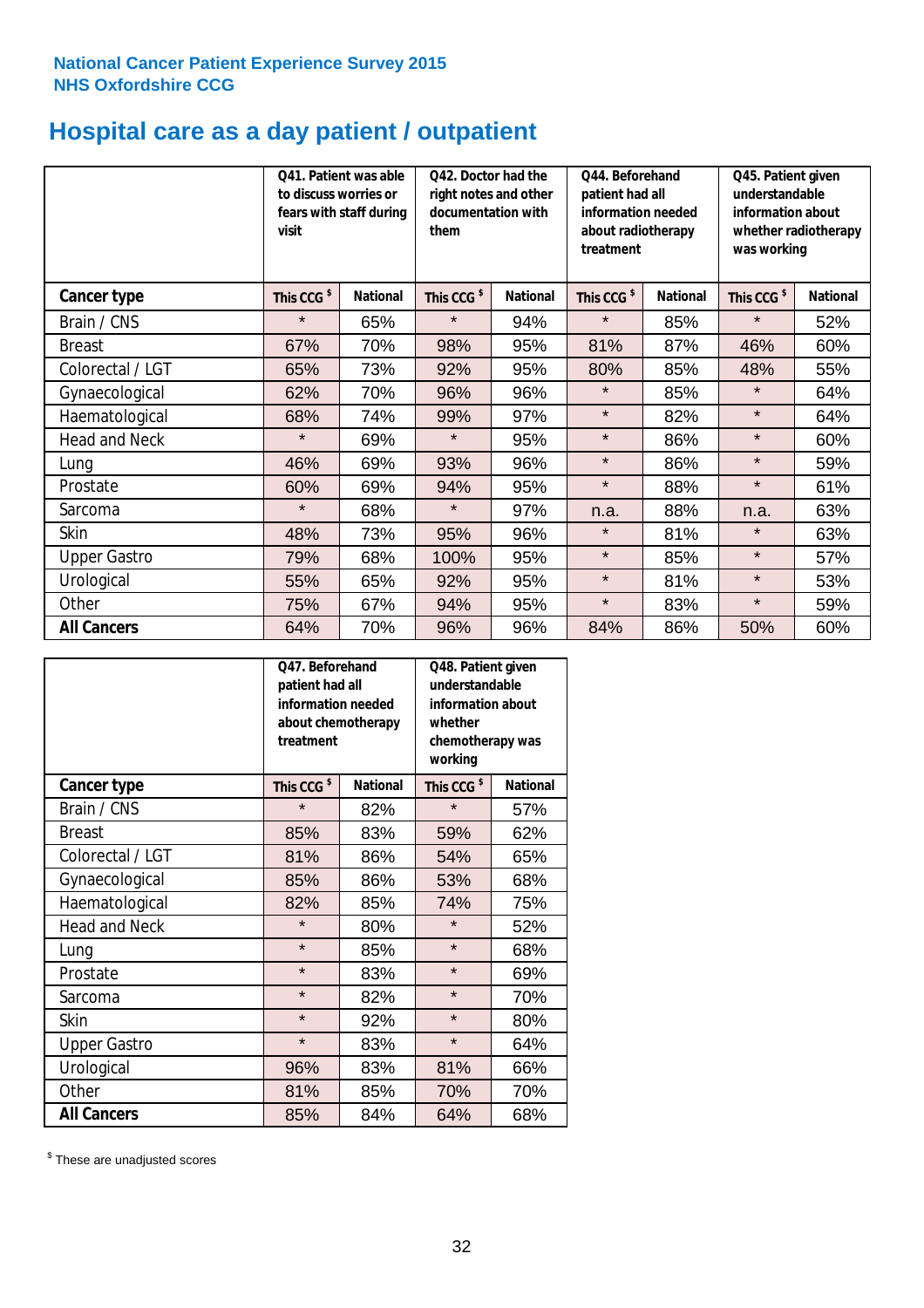# **Home care and support**

|                      | Q49. Hospital staff<br>gave family or | someone close all the<br>information needed to<br>help with care at home | from health or social<br>services during<br>treatment | Q50. Patient definitely<br>given enough support | Q51. Patient definitely<br>given enough support<br>from health or social<br>services after<br>treatment |     |  |
|----------------------|---------------------------------------|--------------------------------------------------------------------------|-------------------------------------------------------|-------------------------------------------------|---------------------------------------------------------------------------------------------------------|-----|--|
| <b>Cancer type</b>   | This CCG <sup>\$</sup>                | <b>National</b><br>This CCG <sup>\$</sup><br><b>National</b>             |                                                       | This CCG <sup>\$</sup>                          | <b>National</b>                                                                                         |     |  |
| Brain / CNS          | $\star$                               | 56%                                                                      | $\star$                                               | 44%                                             | $\star$                                                                                                 | 44% |  |
| <b>Breast</b>        | 57%                                   | 57%                                                                      | 61%                                                   | 54%                                             | 35%                                                                                                     | 40% |  |
| Colorectal / LGT     | 55%                                   | 60%                                                                      | 60%                                                   | 62%                                             | 48%                                                                                                     | 52% |  |
| Gynaecological       | 46%                                   | 56%                                                                      | 36%                                                   | 52%                                             | $\star$                                                                                                 | 42% |  |
| Haematological       | 55%                                   | 60%                                                                      | 51%                                                   | 52%                                             | 39%                                                                                                     | 43% |  |
| <b>Head and Neck</b> | $\star$                               | 59%                                                                      | $\star$                                               | 53%                                             | $\star$                                                                                                 | 50% |  |
| Lung                 | 63%                                   | 57%                                                                      | $\star$                                               | 52%                                             | $\star$                                                                                                 | 42% |  |
| Prostate             | 52%                                   | 55%                                                                      | $\star$                                               | 47%                                             | $\star$                                                                                                 | 43% |  |
| Sarcoma              | $\star$                               | 59%                                                                      | $\star$                                               | 58%                                             | $\star$                                                                                                 | 53% |  |
| Skin                 | $\star$                               | 67%                                                                      | $\star$                                               | 58%                                             | $\star$                                                                                                 | 61% |  |
| <b>Upper Gastro</b>  | 57%                                   | 59%                                                                      | $\star$                                               | 54%                                             | $\star$                                                                                                 | 45% |  |
| Urological           | 52%                                   | 55%                                                                      | 28%                                                   | 47%                                             | 33%                                                                                                     | 44% |  |
| Other                | 60%                                   | 54%                                                                      | 63%                                                   | 55%                                             | $\star$                                                                                                 | 48% |  |
| <b>All Cancers</b>   | 54%                                   | 58%                                                                      | 54%                                                   | 54%                                             | 41%                                                                                                     | 45% |  |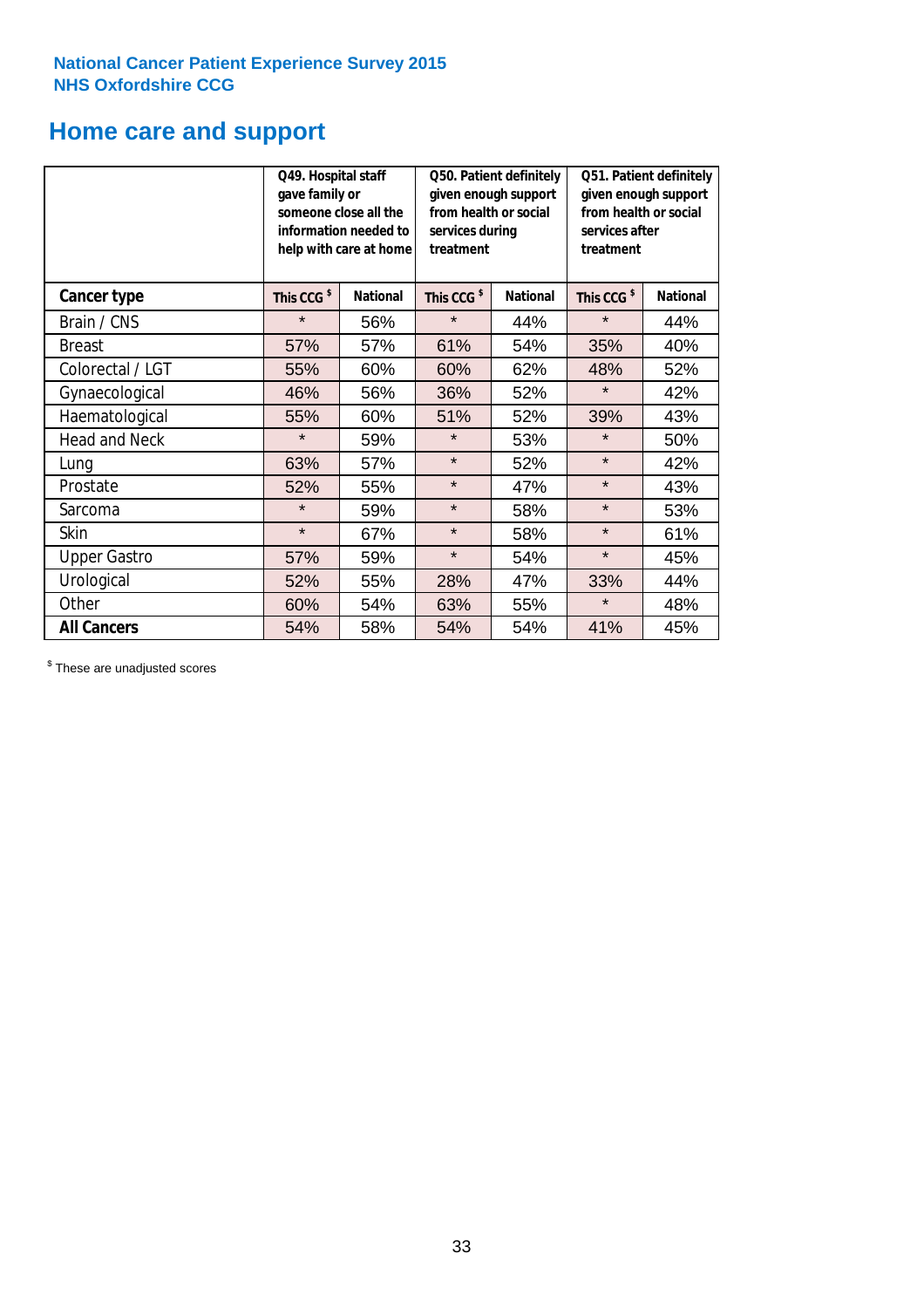## **Care from your general practice**

|                      | information about<br>treatment | Q52. GP given enough<br>patient's condition and | Q53. Practice staff<br>definitely did<br>everything they could<br>to support patient |                 |  |
|----------------------|--------------------------------|-------------------------------------------------|--------------------------------------------------------------------------------------|-----------------|--|
| <b>Cancer type</b>   | This CCG <sup>\$</sup>         | <b>National</b>                                 | This CCG <sup>\$</sup>                                                               | <b>National</b> |  |
| Brain / CNS          | $\star$                        | 94%                                             | $\star$                                                                              | 59%             |  |
| <b>Breast</b>        | 99%                            | 96%                                             | 63%                                                                                  | 63%             |  |
| Colorectal / LGT     | 97%                            | 95%                                             | 70%                                                                                  | 63%             |  |
| Gynaecological       | 87%                            | 95%                                             | 62%                                                                                  | 59%             |  |
| Haematological       | 98%                            | 96%                                             | 69%                                                                                  | 61%             |  |
| <b>Head and Neck</b> | $\star$                        | 93%                                             | $\star$                                                                              | 60%             |  |
| Lung                 | 97%                            | 95%                                             | 56%                                                                                  | 62%             |  |
| Prostate             | 100%                           | 95%                                             | 63%                                                                                  | 67%             |  |
| Sarcoma              | $\star$                        | 97%                                             | $\star$                                                                              | 65%             |  |
| Skin                 | 91%                            | 97%                                             | 86%                                                                                  | 71%             |  |
| <b>Upper Gastro</b>  | 96%                            | 94%                                             | 85%                                                                                  | 62%             |  |
| Urological           | 93%                            | 95%                                             | 59%                                                                                  | 64%             |  |
| Other                | 96%                            | 95%                                             | 84%                                                                                  | 61%             |  |
| <b>All Cancers</b>   | 96%                            | 95%                                             | 67%                                                                                  | 63%             |  |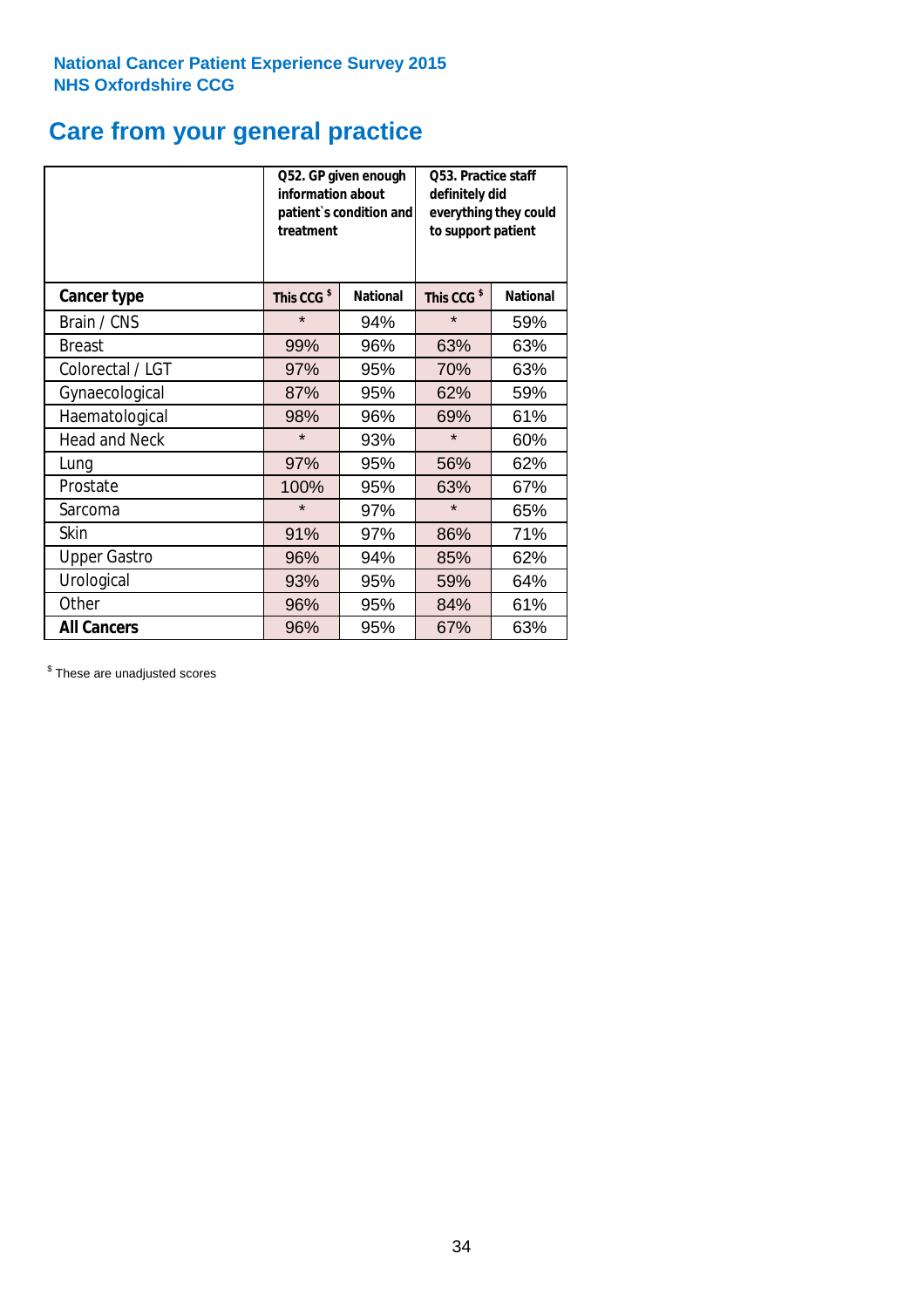## **Your overall NHS care**

|                      | Q54. Hospital and<br>community staff<br>always worked well<br>together |                 | Q55. Patient given a<br>care plan |                 | Q56. Overall the<br>administration of the<br>care was very good /<br>qood |                 | Q57. Length of time for<br>attending clinics and<br>appointments was<br>right |                 |
|----------------------|------------------------------------------------------------------------|-----------------|-----------------------------------|-----------------|---------------------------------------------------------------------------|-----------------|-------------------------------------------------------------------------------|-----------------|
| <b>Cancer type</b>   | This CCG <sup>\$</sup>                                                 | <b>National</b> | This CCG <sup>\$</sup>            | <b>National</b> | This CCG <sup>\$</sup>                                                    | <b>National</b> | This CCG <sup>\$</sup>                                                        | <b>National</b> |
| Brain / CNS          | $\star$                                                                | 45%             | $\star$                           | 29%             | $\star$                                                                   | 84%             | $\star$                                                                       | 60%             |
| <b>Breast</b>        | 52%                                                                    | 60%             | 34%                               | 35%             | 90%                                                                       | 90%             | 58%                                                                           | 64%             |
| Colorectal / LGT     | 49%                                                                    | 60%             | 25%                               | 36%             | 89%                                                                       | 88%             | 61%                                                                           | 68%             |
| Gynaecological       | 37%                                                                    | 58%             | 18%                               | 29%             | 82%                                                                       | 89%             | 40%                                                                           | 66%             |
| Haematological       | 56%                                                                    | 63%             | 27%                               | 33%             | 91%                                                                       | 92%             | 60%                                                                           | 62%             |
| <b>Head and Neck</b> | $\star$                                                                | 58%             | $\star$                           | 34%             | 95%                                                                       | 89%             | 59%                                                                           | 65%             |
| Lung                 | 53%                                                                    | 63%             | 33%                               | 32%             | 81%                                                                       | 89%             | 56%                                                                           | 70%             |
| Prostate             | 54%                                                                    | 63%             | 17%                               | 36%             | 76%                                                                       | 87%             | 71%                                                                           | 71%             |
| Sarcoma              | $\star$                                                                | 60%             | $\star$                           | 31%             | $\star$                                                                   | 90%             | $\star$                                                                       | 63%             |
| Skin                 | 66%                                                                    | 69%             | 33%                               | 39%             | 90%                                                                       | 89%             | 73%                                                                           | 73%             |
| <b>Upper Gastro</b>  | 61%                                                                    | 58%             | 33%                               | 36%             | 93%                                                                       | 88%             | 63%                                                                           | 66%             |
| Urological           | 57%                                                                    | 62%             | 31%                               | 26%             | 79%                                                                       | 84%             | 75%                                                                           | 73%             |
| Other                | 65%                                                                    | 56%             | 17%                               | 29%             | 93%                                                                       | 87%             | 67%                                                                           | 61%             |
| <b>All Cancers</b>   | 54%                                                                    | 61%             | 27%                               | 33%             | 88%                                                                       | 89%             | 62%                                                                           | 66%             |

|                      | Q58. Taking part in<br>cancer research | discussed with patient | Q59. Patient's average<br>rating of care scored<br>from very poor to very<br>good |                 |  |
|----------------------|----------------------------------------|------------------------|-----------------------------------------------------------------------------------|-----------------|--|
| <b>Cancer type</b>   | This CCG <sup>\$</sup>                 | <b>National</b>        | This CCG <sup>\$</sup>                                                            | <b>National</b> |  |
| Brain / CNS          | $\star$                                | 32%                    | $\star$                                                                           | 8.5             |  |
| <b>Breast</b>        | 34%                                    | 28%                    | 8.7                                                                               | 8.8             |  |
| Colorectal / LGT     | 43%                                    | 22%                    | 8.4                                                                               | 8.7             |  |
| Gynaecological       | 35%                                    | 27%                    | 8.2                                                                               | 8.7             |  |
| Haematological       | 45%                                    | 36%                    | 8.8                                                                               | 8.8             |  |
| <b>Head and Neck</b> | 24%                                    | 21%                    | 8.4                                                                               | 8.6             |  |
| Lung                 | 47%                                    | 34%                    | 8.7                                                                               | 8.6             |  |
| Prostate             | 44%                                    | 35%                    | 8.1                                                                               | 8.6             |  |
| Sarcoma              | $\star$                                | 29%                    | $\star$                                                                           | 8.7             |  |
| <b>Skin</b>          | 32%                                    | 17%                    | 8.8                                                                               | 8.9             |  |
| <b>Upper Gastro</b>  | 48%                                    | 30%                    | 8.8                                                                               | 8.6             |  |
| Urological           | 46%                                    | 14%                    | 8.5                                                                               | 8.5             |  |
| Other                | 60%                                    | 31%                    | 8.8                                                                               | 8.6             |  |
| <b>All Cancers</b>   | 42%                                    | 28%                    | 8.6                                                                               | 8.7             |  |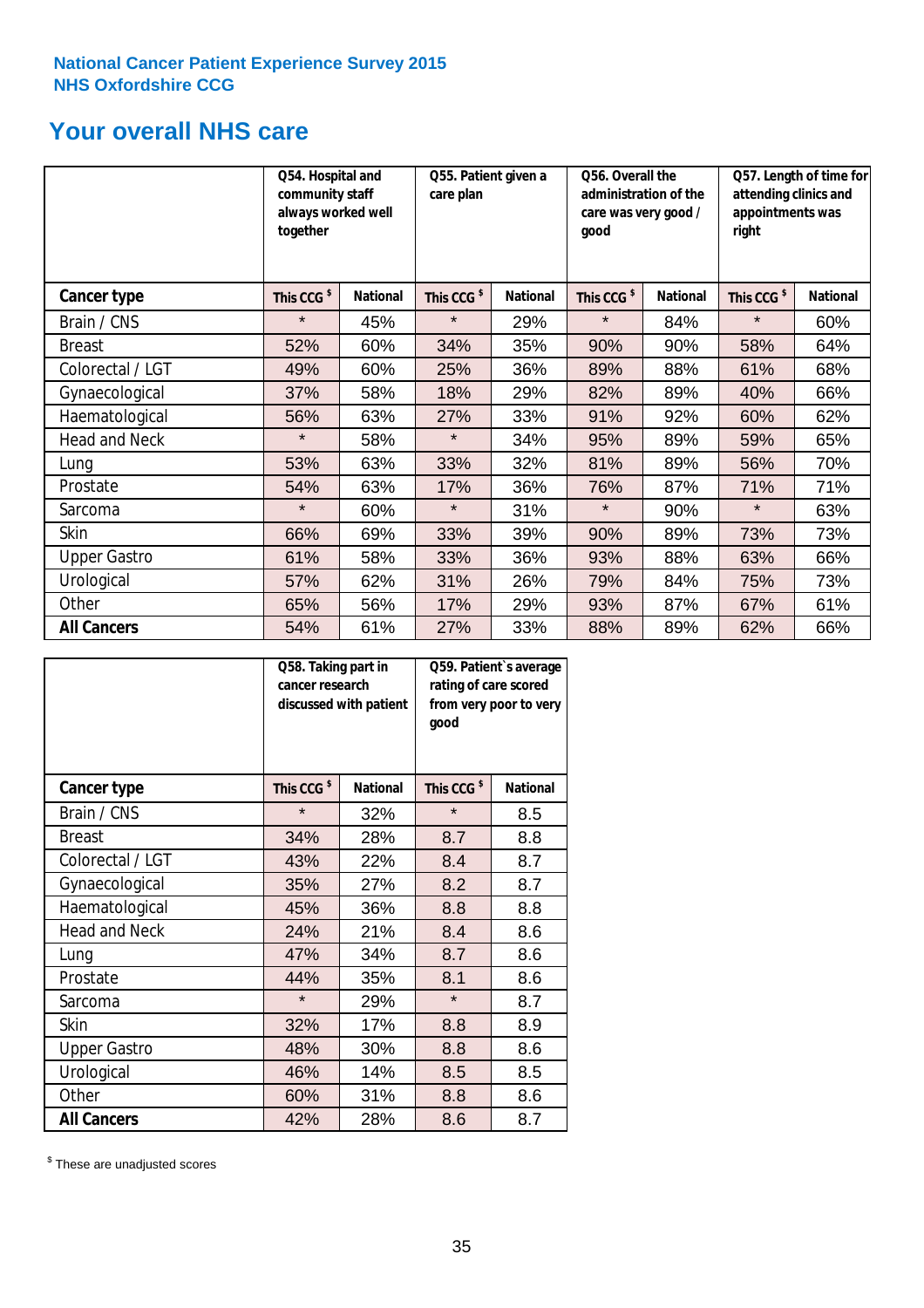## **Annex**

## **Methodology**

The sample for the survey included all adult (aged 16 and over) NHS patients, with a confirmed primary diagnosis of cancer, discharged from an NHS Trust after an inpatient episode or day case attendance for cancer related treatment in the months of April, May and June 2015.

The patients included in the sample had relevant cancer ICD10 codes (C00-99 excluding C44 and C84, and D05) in the first diagnosis field of their patient records, applied to their patient files by the relevant NHS Trust, and were alive at the point at which fieldwork commenced. Deceased checks were undertaken on up to three occasions during fieldwork, to ensure that questionnaires were not sent to patients who had died since their treatment.

Trust samples were checked rigorously for duplicates and patient lists were also de-duplicated nationally to ensure that patients did not receive multiple copies of questionnaires.

The fieldwork for the survey was undertaken between October 2015 and March 2016.

For the first time, the survey used a mixed mode methodology. Questionnaires were sent by post with two reminders where necesssary, but also included an option to complete online. A Freephone helpline was available for respondents to ask questions about the survey, to enable them to complete their questionnaires over the phone, and to provide access to a translation and interpreting facility for those whose first language was not English.

The Health Research Authority supported the survey by granting Section 251 approval.

## **Further information**

Further information on survey methodology, as well as all of the national and local reports and data, is available at www.ncpes.co.uk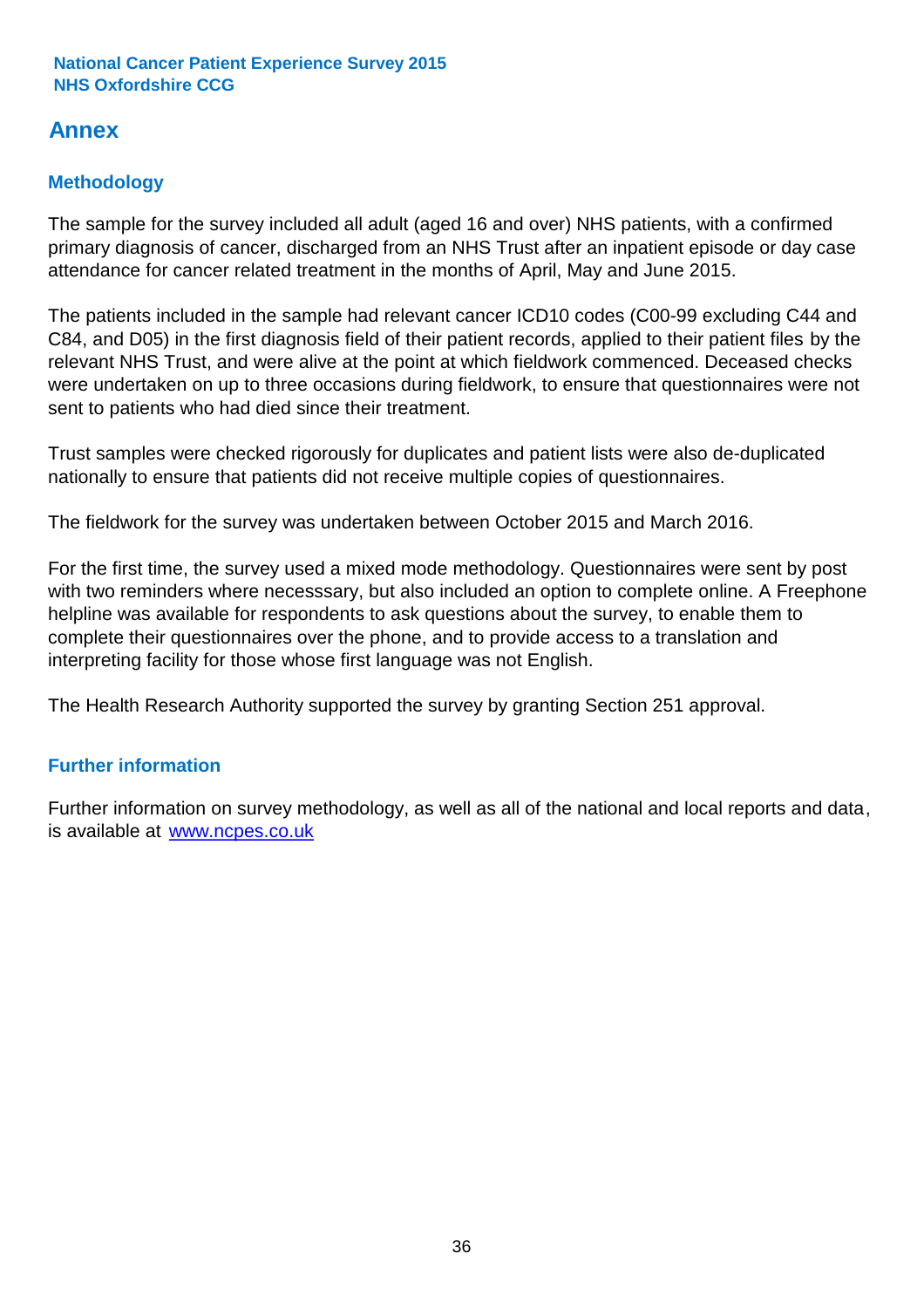### **Redevelopment of the 2015 survey**

A number of significant changes have been made to the National Cancer Patient Experience Survey in 2015:

- the length of the questionnaire has been reduced
- response options have been reviewed and changed to make them consistent throughout the survey
- some of the questions and / or answer options have been changed so that they are now in line with questions in other patient surveys (e.g. the Care Quality Commission national patient surveys), to improve comparability between them
- the topic areas within the questionnaire have been redesigned to capture the whole patient journey.

There are 50 questions in the questionnaire that relate directly to patient experience. Of these, 14 remain unchanged from previous years; and a further 21 have been slightly amended. We draw caution in directly comparing data from the 2015 survey to the findings of the previous CPES surveys, even for identical questions. Changes in the structure of the survey instrument (questionnaire) and also the administration of the survey (calendar period and length of time from sampling to field work start and completion) may influence nationwide averages, although these features will not greatly impact on relative comparisons (e.g. between patient groups or hospitals).

The other 15 questions are either new or substantially changed from previous years.

It is expected that there will be few, if any changes, to the questionnaire going forward so we will be able to compare the results year on year. Where changes are necessary they are expected to be for methodological reasons or to improve question reliability.

Another significant change in 2015 is that an online version of the questionnaire has been developed. The online version was developed to make the questionnaire more accessible for respondents. This may have an impact on the demographic characteristics of the respondents. This may be an improvement if previously underrepresented groups have responded. However, changes to the demographics of respondents may have implications on the overall results - and again, leads us to draw caution in directly comparing results with previous years.

### **Official Statistics**

The 2015 survey data has been published for the first time as Official Statistics. The 2015 survey data has been produced and published in line with the Code of Practice for Official Statistics.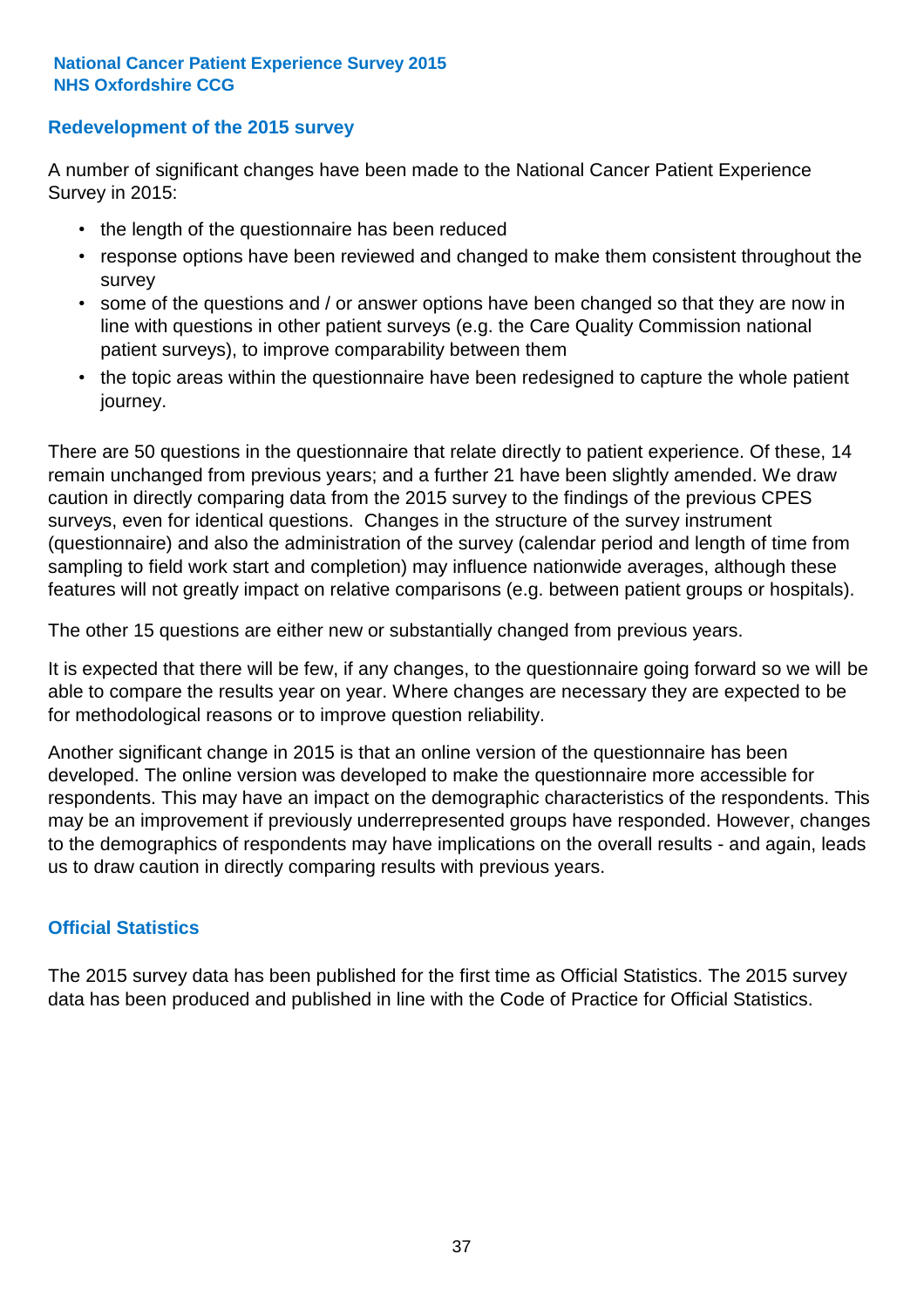### **Scoring methodologies**

49 of the 50 questions relating directly to patient experience have been summarised as the score of the percentage of patients who reported a positive experience. For example:

- question 6 asks: "Overall, how did you feel about the length of time you had to wait for your test to be done?". Responses have been recorded as positive only for those patients who selected the first option ("It was about right")
- question 11 asks: "When you were told you had cancer, were you given written information about the type of cancer you had?". Responses have been recorded as positive only for those patients who selected the first option ("Yes, and it was easy to understand").

Where options do not provide any information on positive/negative patient experience (e.g. "Don't know / can't remember"), they are excluded from the score.

The other question (question 59) asks respondents to rate their overall care on a scale of 0 to 10. Scores have been given as an average on this scale.

A copy of the 2015 questionnaire, marked up with all of these scoring conventions, is available at www.ncpes.co.uk

Further details on the scoring methodology can be found in the technical document for the survey, available at <u>www.ncpes.co.uk</u>

#### **Case-mix adjustment**

For the first time in 2015, case-mix adjusted findings are being presented alongside unadjusted results for CCGs. Case-mix adjustment allows us to account for the impact that differing patient populations might have on results. By using the case-mix adjusted estimates we can obtain a greater understanding of how a CCG is performing given their patient population.

The factors taken into account in this case-mix adjustment are gender, age, ethnic group, deprivation, and tumour group.

For further details on case-mix adjustment, please refer to the technical document for the survey, available at www.ncpes.co.uk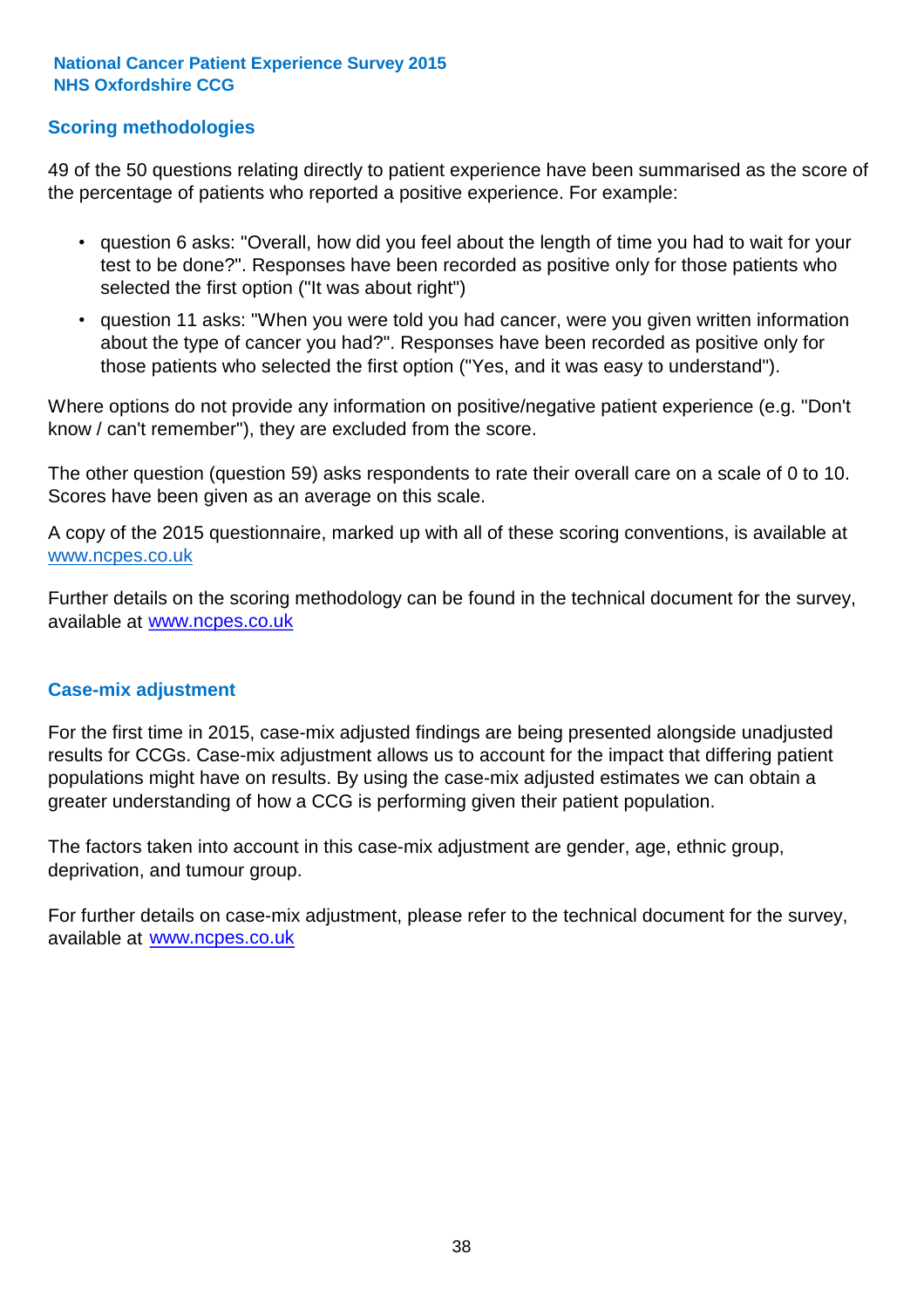### **Response Rates**

|                 | <b>Sample</b><br><b>Size</b> | <b>Excluded</b> | Adjusted<br><b>Sample</b> | <b>Not</b><br><b>Returned Refused</b> | <b>Blank</b> | Completed | Response<br>Rate |
|-----------------|------------------------------|-----------------|---------------------------|---------------------------------------|--------------|-----------|------------------|
| <b>National</b> | 116,991                      | 8.719           | 108,272                   | 33,168                                | 3.918        | 71,186    | 66%              |
| 10Q             | ,325                         | 78              | 1,247                     | 381                                   | 36           | 830       | 67%              |

#### **Respondents by tumour group**

The tables below show the numbers of patients from each tumour group and the age and gender distribution of these patients.

| <b>Tumour Group</b>  | Number of<br>respondents* |
|----------------------|---------------------------|
| Brain / CNS          | 10                        |
| <b>Breast</b>        | 181                       |
| Gynaecological       | 53                        |
| Colorectal / LGT     | 101                       |
| Lung                 | 39                        |
| <b>Skin</b>          | 44                        |
| Haematological       | 165                       |
| <b>Upper Gastro</b>  | 42                        |
| Other                | 24                        |
| Urological           | 99                        |
| Prostate             | 38                        |
| Sarcoma              | 9                         |
| <b>Head and Neck</b> | 25                        |

*\* These figures may not match the numerator for all questions in the 'Comparisons by tumour group' section of this report, because not all questions were answered by all respondents.*

### **Respondents by age and gender**

The questionnaire asked respondents to give their year of birth. This information has been amalgamated into 8 age bands. The age and gender distribution for the CCG was as follows:

|             | 16-24 | $25 - 34$ | 35-44 | 45-54 | 55-64 | 65-74 | 75-84 | $85+$ | Total |
|-------------|-------|-----------|-------|-------|-------|-------|-------|-------|-------|
| <b>Male</b> |       |           |       | 21    | 72    | 151   | 103   |       | 373   |
| Female      | ◠     |           | 27    | 79    | 98    | 143   | 76    | 25    | 457   |
| Total       | 4     |           | 33    | 100   | 170   | 294   | 179   | 42    | 830   |